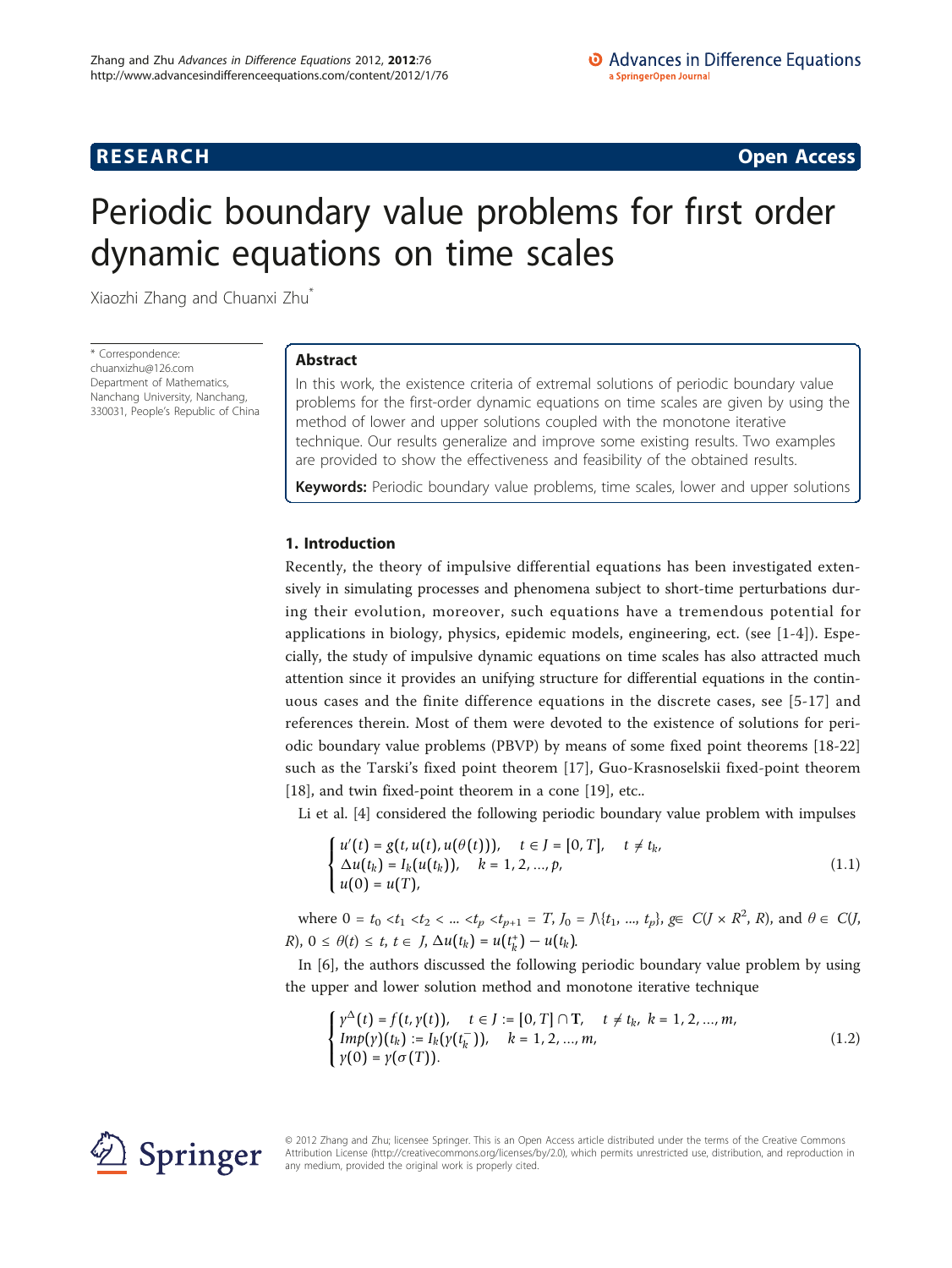Although, the existence of extremal solutions to equation (1.2) was studied in [[6\]](#page-15-0) by using the outlined method, the results were obtained only under the case:  $\alpha \le \beta$ , where  $\alpha$ and  $\beta$  are the lower and upper solutions of PBVP (1.2), respectively. To the best of our knowledge, while using the method of lower and upper solutions, one can consider the problem under another case:  $\alpha \ge \beta$ , the readers can refer to [[12,23-25\]](#page-15-0) and references therein. For example, in [[23](#page-15-0)], He and Zhang analyzed the existence for the extremal solutions to first order impulsive difference equations with periodic boundary conditions by utilizing the monotone iterative technique under these two cases. However, there are few papers to deal with the existence for the extremal solutions to periodic boundary value problems of first order dynamic equations on time scales based on the method of lower and upper solutions coupled with monotone iterative technique under these two cases. Thus, in this paper, we make the first attempt to consider the following periodic boundary value problem of first order dynamical equation on time scales:

$$
\begin{cases}\n\gamma^{\Delta}(t) + p(t)\gamma^{\sigma}(t) = f(t, \gamma^{\sigma}(t)), & t \in J := [0, T] \cap T, \quad t \neq t_k, \ k = 1, 2, ..., q, \\
\Delta y(t_k) = I_k(y(t_k^-)), & k = 1, 2, ..., q, \\
\gamma(0) = \gamma(\sigma(T)), & \n\end{cases}
$$
\n(1.3)

where T is a time scale,  $T > 0$  is fixed.  $f \in C(J \times R, R)$ ,  $I_k \in C(R, R)$ ,  $p : [0, T]_T \rightarrow [0, T]_T$ ∞) is rd-continuous,  $t_k$  ∈ [0, *T*] ∩ **T** and 0 <  $t_1$  <... <  $t_q$  < *T*.  $\Delta y(t_k) = y(t_k^+) - y(t_k^-)$ , *y*( $t_k^+$ ) and *y*( $t_k^-$ ) denote right and left limits of *y*(*t*) at  $t = t_k$  in the sense of time scales respectively, that is,  $t_k + h \in [0, T] \cap T$  for each h in a neighborhood of 0.  $\sigma$  is a function that will be defined later and  $y^{\sigma}(t) = y(\sigma(t))$ . The aim of this paper is to obtain the existence criteria of extremal solutions of PBVP (1.3) under the two cases expressed above. Our results extend and generalize the results of Geng et al. [[6\]](#page-15-0).

The remainder of this paper is organized as follows. Some preliminary definitions, lemmas and notations on time scales are given in Section 2. In Sections 3 and 4, by means of lower and upper solutions and monotone iterative technique, the existence of extremal solutions for PBVP (1.3) is proved under two cases: the lower and upper solutions with well-order and with reverse-order, respectively. Finally, two examples are simplified to illustrate the effectiveness and feasibility of the obtained results.

### 2. Preliminaries

In this section, we state some fundamental definitions and results on time scales, we refer readers to [\[5-11](#page-15-0)].

Let T be a nonempty closed subset (time scale) of R. We denote the forward and backward jump operators  $\sigma$ ,  $\rho : T \rightarrow T$  as follows:

 $\sigma(t) = \inf\{s \in \mathbf{T} | s > t\}$  and  $\rho(t) = \sup\{s \in \mathbf{T} | s \mid t\}.$ 

A point  $t \in T$  is called right-scattered, right-dense, left-scattered, left-dense respectively if  $\sigma(t) > t$ ,  $\sigma(t) = t$ ,  $\rho(t) < t$ ,  $\rho(t) = t$  holds. If T has a right-scattered minimum *m*, then  $T_k = T\{m\}$ ; otherwise  $T_k = T$ . If T has a left-scattered maximum *M*, then  $T^k$ =  $\mathbf{T} \setminus \{M\}$ ; otherwise  $\mathbf{T}^k = \mathbf{T}$ .

A function  $f: \mathbf{T} \to R$  is called right-dense continuous provided it is continuous at every right-dense points in T and its left-side limits exist at every left-dense points in **T**, write  $f \in C_{rd}(T) = C_{rd}(T, R)$ .

**Definition 2.1.** For  $x : T \to R$  and  $t \in T^k$ , we define the delta derivative of  $x(t)$ ,  $x^{\Delta}(t)$ , to be the number (when it exists) with the property that, for any  $\varepsilon > 0$ , there is a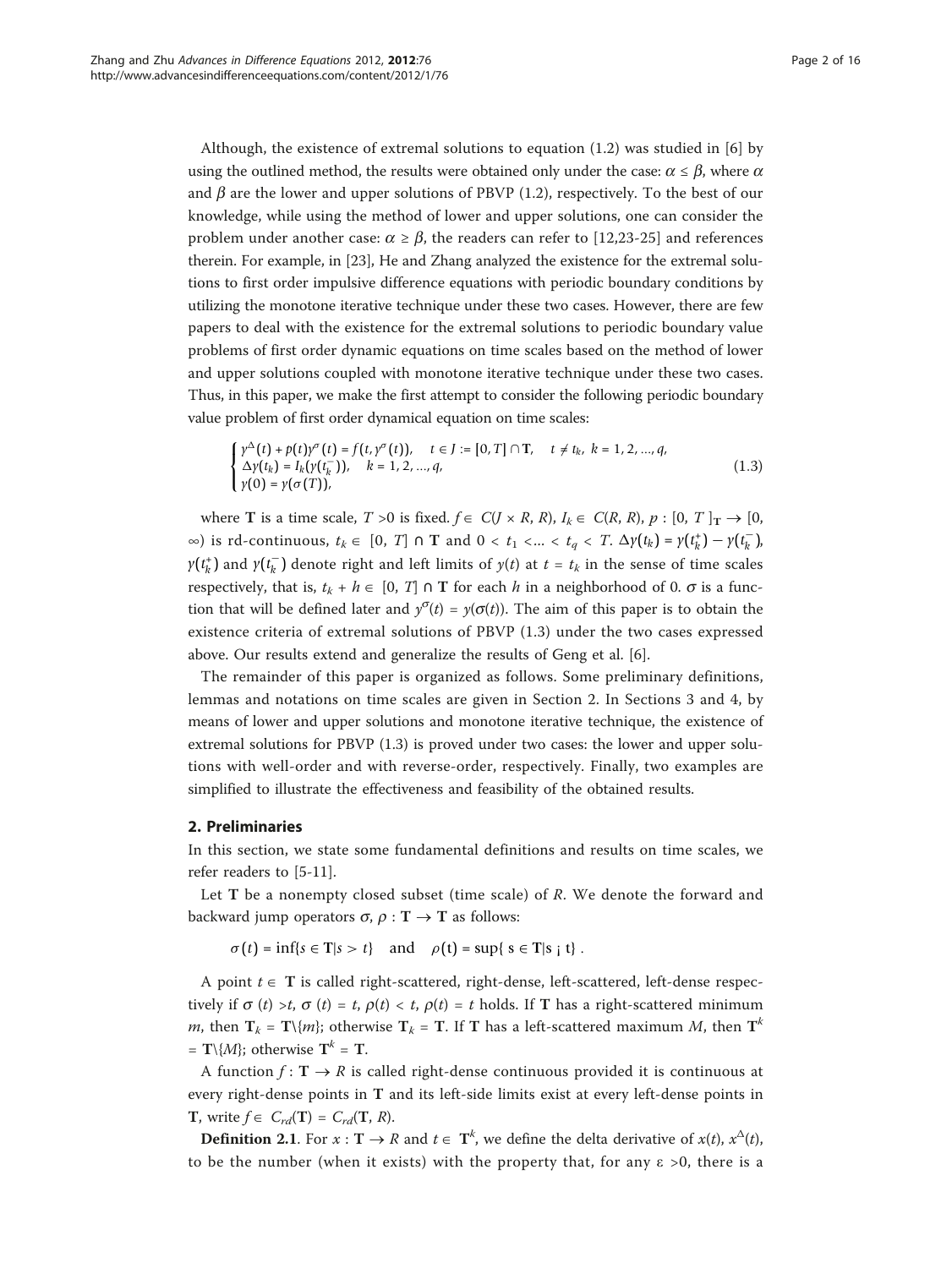neighborhood  $U$  of  $t$  such that

$$
| [x(\sigma(t)) - x(s)] - x^{\Delta}(t) [\sigma(t) - s] | < \varepsilon |\sigma(t) - s|, \text{ for all } s \in U.
$$

**Remark 2.1.** If  $T = R$ ,  $x^{\Delta}(t) = x'(t)$  is the ordinary derivative, and if  $T = Z$ ,  $x^{\Delta}(t) = x(t)$ + 1) –  $x(t)$  is the usual forward difference operator.

**Definition 2.2.** F is called an antiderivative of a function f defined on **T** if  $F^{\Delta}(t) = f(t)$ holds on  $\textsf{T}^k$ , then the delta integral is defined by

$$
\int_{a}^{t} f(s) \Delta s = F(t) - F(a).
$$

**Lemma 2.1** ([\[9](#page-15-0)]). If  $f^{\Delta} \ge 0$ , then f is increasing. **Lemma 2.2** ([\[9](#page-15-0)]). Assume that f,  $g: T \rightarrow R$  are delta differentiable at t, then

$$
(fg)^{\Delta}(t) = f^{\Delta}(t)g(t) + f(\sigma(t))g^{\Delta}(t) = g^{\Delta}(t)f(t) + g(\sigma(t))f^{\Delta}(t).
$$

**Definition 2.3.** A function  $p : T \to R$  is called regressive if  $1 + \mu(t)p(t) \neq 0$  for all  $t \in R$ T, where  $u(t) = \sigma(t) - t$ , which is said to be the graininess function.

**Definition 2.4.** If  $p$  is a regressive function, then the generalized exponential function  $e_n$  is defined by

$$
e_p(t, s) = \exp \left\{ \int_s^t \xi_{\mu(\tau)}(p(\tau)) \Delta \tau \right\}, \text{for } s, t \in \mathbb{T}
$$

with the cylinder transformation

$$
\xi_h(z) = \begin{cases} \frac{\log(1+hz)}{h}, & \text{if } h \neq 0, \\ z, & \text{if } h = 0, \end{cases}
$$

Let  $p, q: T \rightarrow R$  be two regressive functions, we define

$$
p \oplus q = p + q + \mu pq
$$
,  $\ominus p := -\frac{p}{1 + \mu p}$ ,  $p \ominus q := p \oplus (\ominus q)$ .

Then, the exponential function has some properties as follows.

**Lemma 2.3** ([\[9](#page-15-0)]). Assume that p,  $q : T \rightarrow R$  are two regressive functions, then

- (1)  $e_0(t, s) \equiv 1, e_p(t, t) \equiv 1;$ (2)  $e_p(t,s) = \frac{1}{e_p(s,t)} = e_{\ominus p}(s,t);$
- (3)  $e_p(t, u)e_p(u, s) = e_p(t, s);$
- (4)  $e_p^{\Delta}(t, t_0) = p(t)e_p(t, t_0)$  for  $t \in T^k$ ,  $t_0 \in T$ .

# 3. Well-ordered lower and upper solutions

In this section, we prove the existence theorem of extremal solutions for periodic boundary value problem of first-order dynamic equations on time scales under the case of  $\alpha \leq \beta$ , where  $\alpha$  and  $\beta$  are lower and upper solutions of PBVP (1.3).

We assume for the remainder of this paper that the impulsive points  $t_k$ ,  $k = 1, 2, ..., q$ are right dense, other cases may be considered similarly. Define the following space

$$
PC = \{ \gamma : [0, \sigma(T)] \rightarrow R | \gamma_k \in C(J_k, R), k = 1, 2, \dots, q \text{ and there exist } y(\mathbf{t}_k^+) \text{ and } y(\mathbf{t}_k^-) \text{ with } y(\mathbf{t}_k^-) = y(\mathbf{t}_k), k = 1, 2, \dots, q \},
$$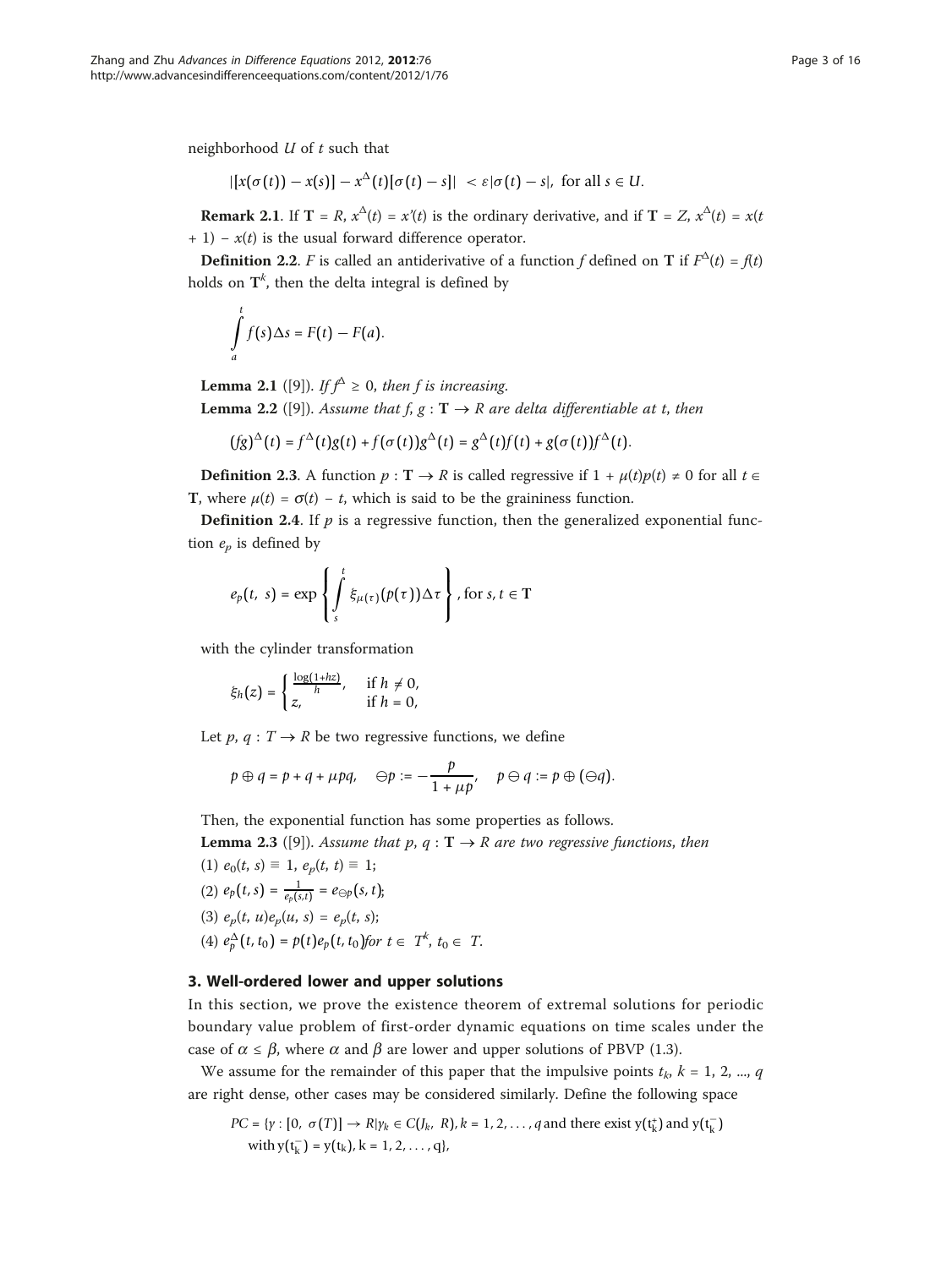which is a Banach space with the norm  $||\gamma||_{PC} = \max\{||\gamma_k||_{J_k}, k = 0, 1, ..., q\}$ , where  $\gamma_k$  is the restriction of y to  $J_k = (t_k, t_{k+1}] \subset (0, \sigma(T)_T]$ ,  $k = 1, 2, ..., q$  and  $J_0 = [0, t_1]$ ,  $t_{q+1} = \sigma(T)$ .

**Definition 3.1**. A function  $y \in PC \cap C^1(\Lambda\{t_1, t_2, ..., t_q\}, R)$  is said to be a solution of PBVP  $(1.3)$  if and only if y satisfies the dynamic equation

$$
\gamma^{\Delta}(t) + p(t)\gamma^{\sigma}(t) = f(t, \ \gamma^{\sigma}(t)), \ \text{everywhere on } J \setminus \{t_k\}, k = 1, 2, \ldots, q,
$$

the impulsive condition

$$
\Delta y(t_k) = y(t_k^+) - y(t_k^+) = I_k(y(t_k^-)), \ k = 1, 2, \ \ldots, \ q,
$$

and the periodic boundary condition

 $y(0) = y(\sigma(T)).$ 

Let  $h: \mathbf{T} \to \mathbf{R}$  be a rd-continuous function and consider the following periodic boundary value problem

$$
\begin{cases}\n\gamma^{\Delta}(t) + m(t)\gamma^{\sigma}(t) = h(t), \ t \in J \setminus \{t_k\}, \ k = 1, 2, \ldots, q, \\
\Delta \gamma(t_k) = -L_k \gamma(t_k) + I_k(\eta(t_k)) + L_k \eta(t_k), \ k = 1, 2, \ldots, q, \\
\gamma(0) = \gamma(\sigma(T)).\n\end{cases} \tag{3.1}
$$

**Lemma 3.1.**  $y \in PC$  is a solution of PBV P (3.1) if and only if

$$
\gamma(t) = \int_{0}^{\sigma(T)} G(t, s)h(s) \Delta s + \sum_{0 < t_k < \sigma(T)} G(t, t_k) [-L_k \gamma(t_k) + I_k (\eta(t_k)) + L_k \eta(t_k)], \qquad (3.2)
$$

where  $\eta \in PC$  and

$$
G(t, s) = \begin{cases} \frac{e_m(s,t)e_m(\sigma(T).0)}{e_m(\sigma(T).0)-1}, 0 \le s \le t \le \sigma(T), \\ \frac{e_m(s,t)}{e_m(\sigma(T).0)-1}, 0 \le t < s \le \sigma(T). \end{cases}
$$

**Proof.** For the convenience of the reader, letting  $w(t_k) = -L_k y(t_k) + I_k(\eta(t_k)) + L_k \eta(t_k)$ ,  $k = 1, 2, ..., q$ .

If y is a solution of PBVP (3.1), for  $t \in (0, t_1]$ , we have

$$
y(t) = e_m(0, t)y(0) + \int_0^t e_m(s, t)h(s)\Delta s,
$$
\n(3.3)

and

$$
\gamma(t_1^-) = e_m(0, t_1)\gamma(0) + \int_0^{t_1} e_m(s, t_1)h(s)\Delta s.
$$
\n(3.4)

For any  $t \in (t_1, t_2]$ , in a similar way, we deduce that

$$
\gamma(t) = e_m(t_1, t)\gamma(t_1^+) + \int_{t_1}^t e_m(s, t)h(s)\Delta s.
$$
\n(3.5)

From the fact that  $y(t_1^+) = y(t_1^-) + w(t_1)$ , this together with (3.4) and (3.5) yields that

$$
y(t) = e_m(0, t)y(0) + \int_0^t e_m(s, t)h(s)\Delta s + e_m(t_1, t)w(t_1), t \in (t_1, t_2].
$$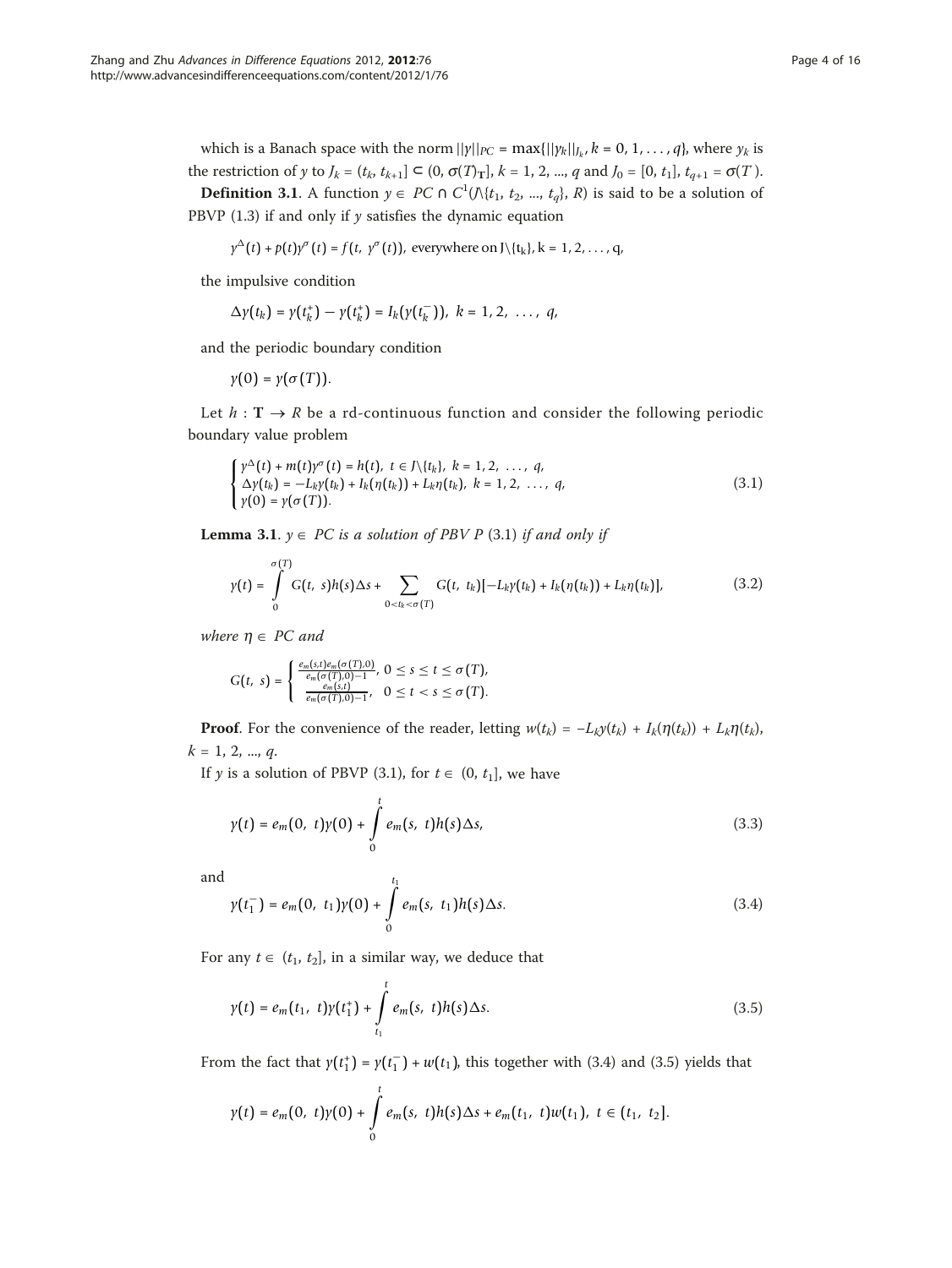Repeating the above procession, for  $t \in (t_k, t_{k+1}]$ , it is not difficult to see that

$$
\gamma(t) = e_m(t_k, t)\gamma(t_k^+) + \int_{t_k}^t e_m(s, t)h(s)\Delta s,
$$
\n(3.6)

with

$$
\gamma(t_k^-) = e_m(0, t_k)\gamma(0) + \int_0^{t_k} e_m(s, t_k)h(s)\Delta s + \sum_{0 < t_j < t_k} e_m(t_j, t_k)w(t_j).
$$

Consequently, it turns out that

$$
y(t) = e_m(0, t)y(0) + \int_0^t e_m(s, t)h(s)\Delta s + \sum_{0 < t_k < t} e_m(t_k, t)w(t_k) \text{ for all } t \in J.
$$
 (3.7)

Since  $y(0) = y(\sigma(T))$ , then we have

$$
\gamma(0)=e_m(0, \sigma(T))\gamma(0)+\int\limits_0^{\sigma(T)}e_m(s, \sigma(T))h(s)\Delta s+\sum_{0
$$

it follows

$$
y(0) = \frac{1}{1 - e_m(0, \sigma(T))} \left[ \int\limits_0^{\sigma(T)} e_m(s, \ \sigma(T)) h(s) \Delta s + \sum\limits_{0 < t_k < \sigma(T)} e_m(t_k, \ \sigma(T)) w(t_k) \right]. \tag{3.8}
$$

Substituting (3.8) into (3.7), we obtain

$$
y(t) = \frac{e_m(0, t)}{1 - e_m(0, \sigma(T))} \left[ \int_{0}^{\sigma(T)} e_m(s, \sigma(T)) h(s) \Delta s + \sum_{0 < t_k < \sigma(T)} e_m(t_k, \sigma(T)) w(t_k) \right]
$$
  
+ 
$$
\left[ \int_{0}^{t} e_m(s, t) h(s) \Delta s + \sum_{0 < t_k < t} e_m(t_k, t) w(t_k) \right]
$$
  
= 
$$
\int_{0}^{t} \left[ \frac{e_m(0, t) e_m(s, \sigma(T))}{1 - e_m(0, \sigma(T))} + e_m(s, t) \right] h(s) \Delta s + \int_{t}^{\sigma(T)} \frac{e_m(0, t) e_m(s, \sigma(T))}{1 - e_m(0, \sigma(T))} h(s) \Delta s
$$
  
+ 
$$
\sum_{0 < t_k < t} \left[ \frac{e_m(0, t) e_m(t_k, \sigma(T))}{1 - e_m(0, \sigma(T))} + e_m(t_k, t) \right] w(t_k)
$$
  
+ 
$$
\sum_{t < t_k < \sigma(T)} \frac{e_m(0, t) e_m(t_k, \sigma(T))}{1 - e_m(0, \sigma(T))} w(t_k)
$$
  
= 
$$
\int_{0}^{t} \frac{e_m(s, t) e_m(\sigma(T), 0)}{e_m(\sigma(T), 0) - 1} h(s) \Delta s + \int_{t}^{\sigma(T)} \frac{e_m(s, t)}{e_m(\sigma(T), 0) - 1} h(s) \Delta s
$$
  
+ 
$$
\sum_{0 < t_k < t} \frac{e_m(t_k, t) e_m(\sigma(T), 0)}{e_m(\sigma(T), 0) - 1} w(t_k) + \sum_{t < t_k < \sigma(T)} \frac{e_m(t_k, t)}{e_m(\sigma(T), 0) - 1} w(t_k)
$$
  
= 
$$
\int_{0}^{\sigma(T)} G(t, s) h(s) \Delta s + \sum_{0 < t_k < \sigma(T)} G(t, t_k) w(t_k).
$$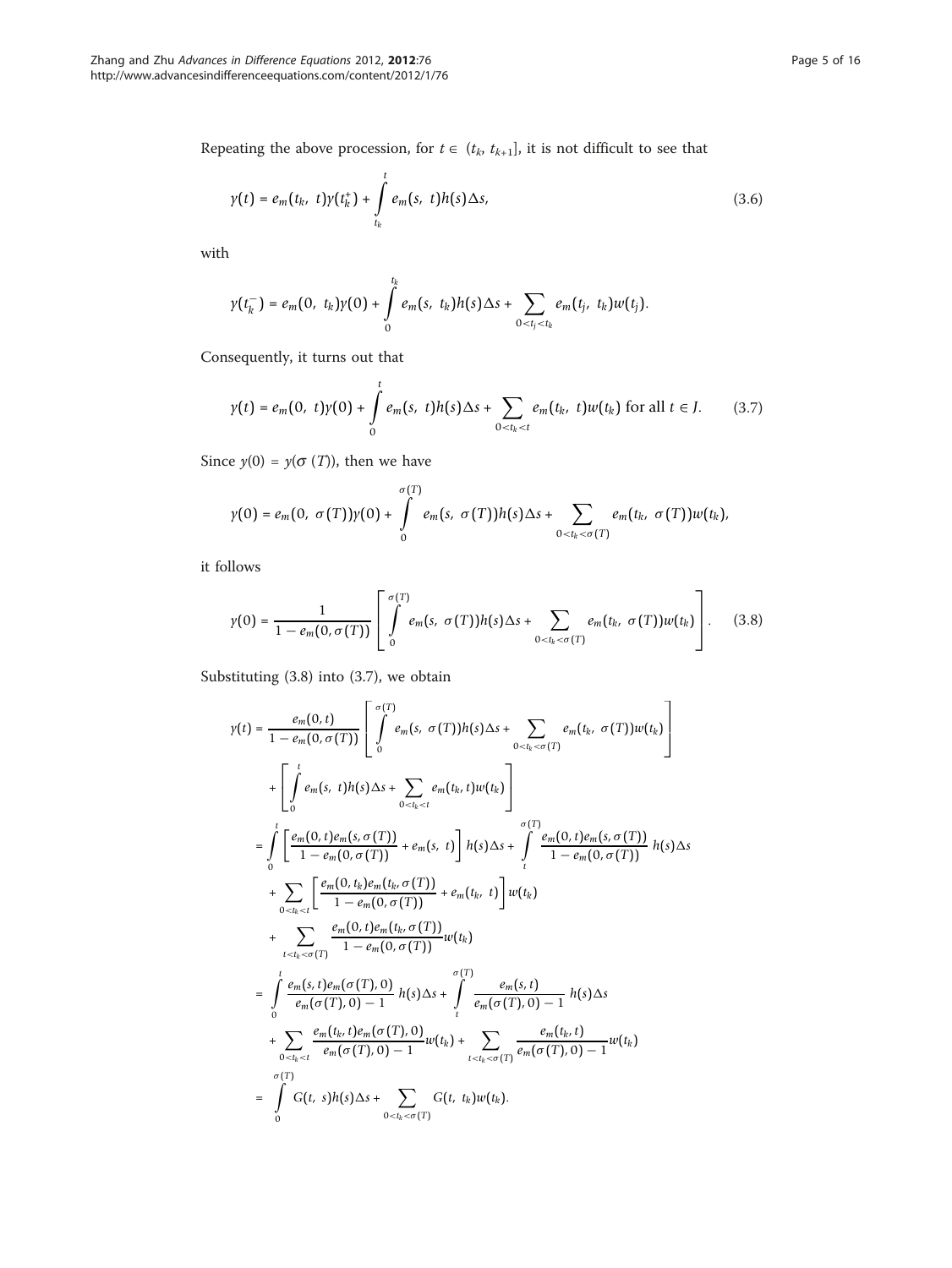On the other hand, assume  $y(t)$  satisfies (3.2) and notice that

$$
\begin{aligned}\n&\left[\int_{0}^{\sigma(T)} G(t, s)h(s)\Delta s\right]^{2} \\
&= \frac{1}{e_{m}(\sigma(T), 0) - 1} \left[e_{m}(\sigma(T), 0)\int_{0}^{t} e_{m}(s, t)h(s)\Delta s + \int_{t}^{\sigma(T)} e_{m}(s, t)h(s)\Delta s\right] \\
&= \frac{e_{m}(\sigma(T), 0)}{e_{m}(\sigma(T), 0) - 1} \left[\int_{0}^{t} e_{m}^{\Delta}(s, t)h(s)\Delta s + e_{m}(t, \sigma(t)h(t)\right] \\
&+ \frac{1}{e_{m}(\sigma(T), 0) - 1} \left[\int_{t}^{\sigma(T)} e_{m}^{\Delta}(s, t)h(s)\Delta s - e_{m}(t, \sigma(t)h(t)\right] \\
&= \Theta m \int_{0}^{\sigma(T)} G(t, s)h(s)\Delta s + h(t).\n\end{aligned}
$$

Analogously,

$$
\left[\sum_{0
$$

As a result,

$$
\gamma^{\Delta}(t) = \bigoplus m \left[ \int_{0}^{\sigma(T)} G(t, s) h(s) \Delta s + \sum_{0 < t_k < \sigma(T)} G(t, t_k) w(t_k) \right] + h(t)
$$
  
=  $\bigoplus m \gamma(t) + h(t)$   
=  $-m(t) \gamma^{\sigma}(t) + h(t).$ 

Clearly, we have  $y(t_k^+) - y(t_k^-) = w(t_k)$ ,  $y(0) = y(\sigma(T))$ , for  $k = 1, 2, ..., q$ . The proof is completed. □

Define an operator  $F$  as follows:

$$
Fx(t)=\int_{0}^{\sigma(T)}G(t,s)h(s)\Delta s+\sum_{0
$$

In view of  $|G(t, t_k)|$  ≤  $|\frac{e_m(\sigma(T),0)}{e_m(\sigma(T),0)-1}|$ , for *x*, *y* ∈ *PC* 

$$
|Fx(t) - Fy(t)| \leq \sum_{0 < t_k < \sigma(T)} |G(t, t_k)L_k[x(t_k) - y(t_k)]|
$$
\n
$$
\leq \left| \frac{e_m(\sigma(T), 0)}{e_m(\sigma(T), 0) - 1} \right| \sum_{k=1}^m |L_k| \cdot ||x - y||.
$$

Under the condition of  $\frac{e_m(\sigma(T),0)}{e_m(\sigma(T),0)-1}$  $\begin{array}{c} \begin{array}{c} \begin{array}{c} \end{array}\\ \begin{array}{c} \end{array} \end{array} \end{array}$  $\sum$ *k*=1  $|L_k|$  < 1, the PBVP (3.1) has one unique

solution.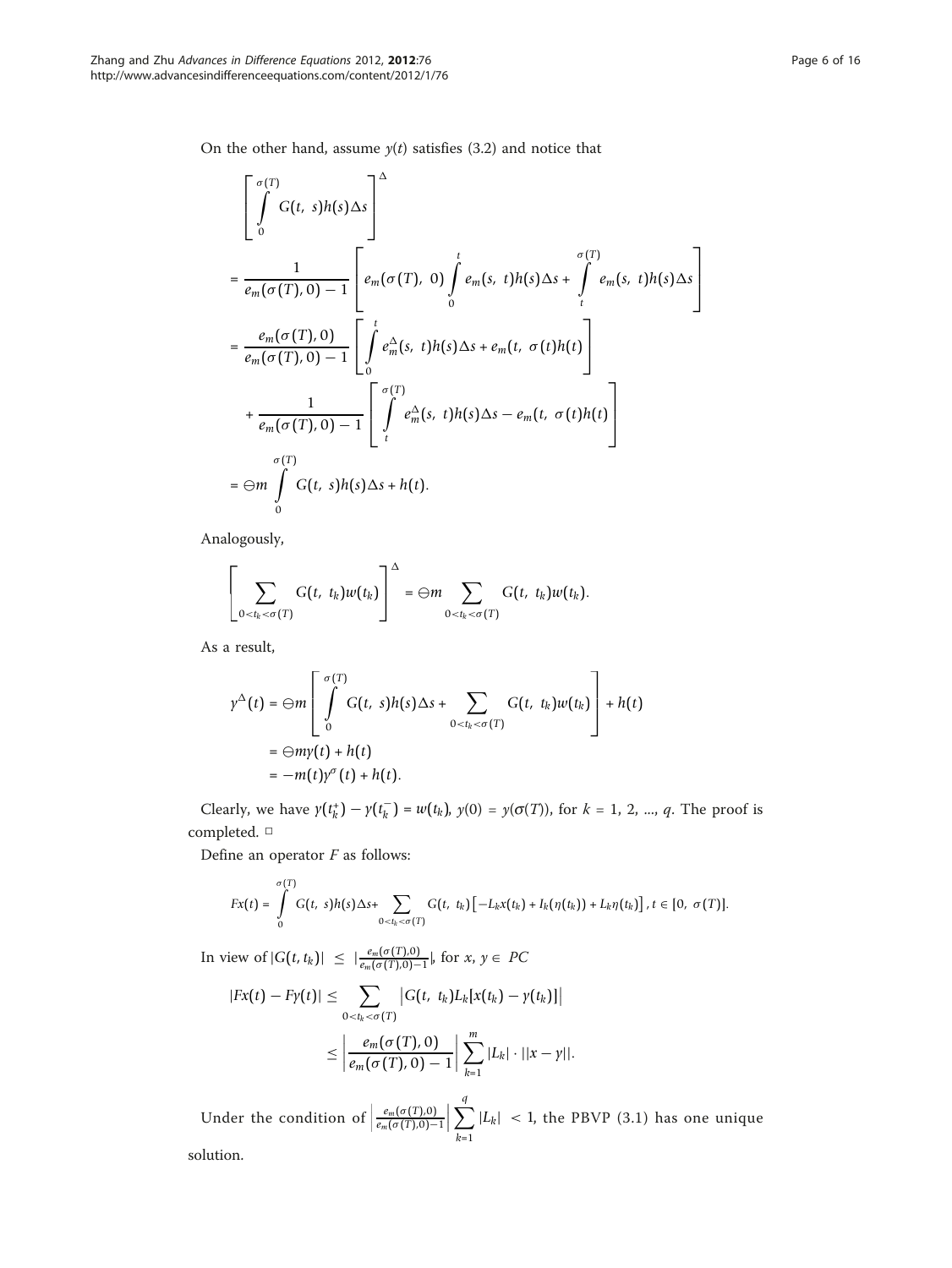Lemma 3.2. Suppose the following conditions hold

- (i) The sequence  ${t_k}_k^q$  ${}^{q}_{k=1}$  satisfies  $0 \le t_0 < t_1 < ... < t_q$ ;
- (ii) For  $k = 1, 2, ..., q, t \ge t_0, 1 \mu(t)m(t) > 0$ , there are

$$
\gamma^{\Delta}(t) \leq -m(t)\gamma^{\sigma}(t),\tag{3.9}
$$

$$
\gamma(t_k^+) \le b_k \gamma(t_k), \tag{3.10}
$$

where  $b_k$  are constants and  $b_k > 0$ . Then

$$
\gamma(t) \leq \gamma(t_0) \prod_{t_0 < t_k < t} b_k e_{\ominus m}(t, t_0).
$$

Proof. In view of (3.9), we have

$$
[e_m(t, t_0)\gamma(t)]^{\Delta} = e_m(t, t_0)\gamma^{\Delta}(t) + \gamma(\sigma(t))e_m(t, t_0)m(t) \leq 0.
$$

It means that  $e_m(t, t_0)$ y(t) is a non-increasing on  $[t_0, \sigma(T)]$ . So we can easily get

$$
\gamma(t) \leq \gamma(t_0) e_{\ominus m}(t, t_0), t \in (t_0, t_1]. \tag{3.11}
$$

For  $t \in (t_1, t_2]$ , similarly, one can assert that

$$
\gamma(t) \leq \gamma(t_1^*)e_{\ominus m}(t, t_1) \leq b_1e_{\ominus m}(t, t_1)\gamma(t_1) \leq \gamma(t_0)b_1e_{\ominus m}(t, t_0).
$$

Continuing with this procedure, we can get that for  $t \in (t_k, t_{k+1}],$ 

$$
\gamma(t) \leq \gamma(t_k^+)e_{\ominus m}(t, t_k) \leq b_k e_{\ominus m}(t, t_k)\gamma(t_k) \leq b_1 b_2 \cdots b_k \gamma(t_0)e_{\ominus m}(t, t_0), \qquad (3.12)
$$

proceed inductively to obtain

$$
\gamma(t) \leq \gamma(t_0) \prod_{t_0 < t_k < t} b_k e_{\ominus m}(t, t_0).
$$

The proof is completed. □

Remark 3.1. If the inequalities of (3.9) and (3.10) are reversed, then the inequality in the conclusion is also reversed.

**Lemma 3.3.** Assume 
$$
\prod_{k=1}^{q} (1 - L_k) e_{\ominus m}(\sigma(T), 0) < 1, L_k < 1 \text{ and}
$$
\n
$$
\gamma^{\Delta}(t) \leq -m(t) \gamma^{\sigma}(t) - r_{\gamma(t)},
$$
\n(3.13)

$$
\Delta y(t_k) \le -L_k y(t_k) - d_{yk}.\tag{3.14}
$$

Then,  $y(t) \leq 0$  for all  $t \in J$ , where

$$
r_{\gamma(t)} = \begin{cases} 0, & \gamma(0) \leq \gamma(\sigma(T)), \\ \frac{m(t)\sigma(t)+1}{\sigma(T)}[\gamma(0)-\gamma(\sigma(T))], & \gamma(0) > \gamma(\sigma(T)), \end{cases}
$$

and

$$
d_{\gamma k} = \begin{cases} 0, & \gamma(0) \leq \gamma(\sigma(T)), \\ \frac{L_k t_k}{\sigma(T)} [\gamma(0) - \gamma(\sigma(T))], & \gamma(0) > \gamma(\sigma(T)). \end{cases}
$$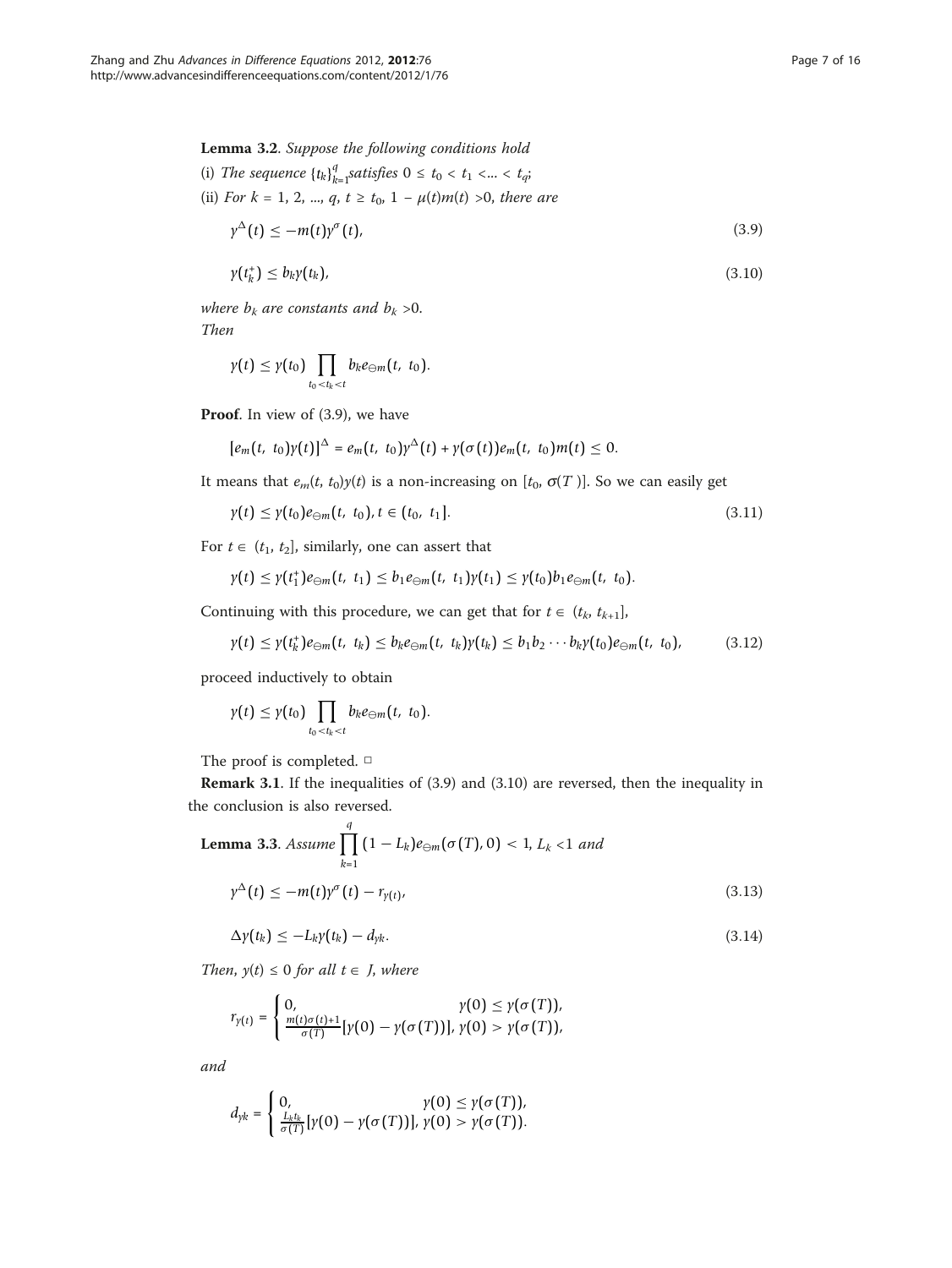**Proof.** Case 1: when  $y(0) \leq y(\sigma(T))$ , obviously, we have  $r_{y(t)} = 0$ ,  $d_{yk} = 0$ . From Lemma 3.2, we see that,

$$
\gamma(t) \leq \gamma(0) \prod_{0 < t_k < t} (1 - L_k) e_{\ominus m}(t, 0). \tag{3.15}
$$

Let  $t = \sigma(T)$  to obtain

$$
\gamma(0) \leq \gamma(\sigma(T)) \leq \gamma(0) \prod_{0 < t_k < \sigma(T)} (1 - L_k) e_{\ominus m}(\sigma(T), 0).
$$

It means

$$
\gamma(0)\left[1-\prod_{t_0
$$

then  $y(0) \le 0$ , returning to (3.15) we have  $y(t) \le 0$ ,  $t \in J$ .

Case 2: when  $y(0)$  >  $y(\sigma(T))$ , define  $\bar{y}(t) = y(t) + g(t)$ , where  $g(t) = \frac{t}{\sigma(T)} [y(0) - y(\sigma(T))]$ ,  $t \in J$ . It is easy to check that  $g(0) = 0$ ,  $\bar{y}(0) = \bar{y}(\sigma(T))$  and  $g(t) \ge 0$ . Next, from (3.13) and (3.14), one can deduce that

$$
\bar{\gamma}^{\Delta}(t) = \gamma^{\Delta}(t) + g^{\Delta}(t)
$$
\n
$$
\leq -m(t)\gamma^{\sigma}(t) - r_{\gamma(t)} + \frac{1}{\sigma(T)}[\gamma(0) - \gamma(\sigma(T))]
$$
\n
$$
= -m(t)\gamma^{\sigma}(t) - m(t)g^{\sigma}(t)
$$
\n
$$
= -m(t)\bar{\gamma}^{\sigma}(t),
$$
\n
$$
\Delta \bar{\gamma}(t_k) = \Delta \gamma(t_k) + \Delta g(t_k) \leq -L_k\gamma(t_k) - d_{\gamma k} = -L_k[\gamma(t_k) - g(t_k)] = -L_k\bar{\gamma}(t_k).
$$

In view of case 1, one can easily see that  $\bar{y}(t) \le 0$ , it means  $y(t) + g(t) \le 0$ , this together with  $g(t) \ge 0$  for  $t \in J$  guarantees that  $y(t) \le 0$ ,  $t \in J$ . The proof is completed. □

For  $\alpha$ ,  $\beta \in PC$ , we write  $\alpha \leq \beta$  if  $\alpha(t) \leq \beta(t)$  for all  $t \in J$ . In such a case, we denote

 $[\alpha, \beta] = \{y \in PC : \alpha(t) \leq y(t) \leq \beta(t), \quad t \in J\}.$ 

Now, we are in the position to establish the main result.

Theorem 3.1. Assumed that the following conditions are satisfied

(H<sub>1</sub>) There exist two functions :  $\alpha$ ,  $\beta \in PC \cap C^1(\mathcal{U}\setminus\{t_1, t_2, ..., t_q\}, R)$   $\alpha(t) \leq \beta(t)$  such that

$$
\begin{cases} \alpha^{\Delta}(t) + p(t)\alpha^{\sigma}(t) \leq f(t, \alpha^{\sigma}(t)) - r_{\alpha(t)}, & t \in J, t \neq t_k \\ \Delta \alpha(t_k) \leq I_k(\alpha(t_k^-)) - d_{\alpha k}, & k = 1, 2, \ldots, q, \end{cases}
$$

and

$$
\begin{cases}\n\beta^{\Delta}(t) + p(t)\beta^{\sigma}(t) \ge f(t, \ \beta^{\sigma}(t)) + r_{\beta(t)}, & t \in J, \ t \ne t_k, \\
\Delta\beta(t_k) \ge I_k(\beta(t_k^-)) + d_{\beta k}, & k = 1, 2, \ \ldots, \ q,\n\end{cases}
$$

where 1 - $\mu(t)m(t) > 0$ ,  $L_k < 1$ ,  $r_{\alpha(t)}$ ,  $r_{\beta(t)}$ ,  $d_{\alpha k}$ ,  $d_{\beta k}$  are given by

$$
r_{\alpha(t)} = \begin{cases} 0, & \alpha(0) \leq \alpha(\sigma(T)), \\ \frac{m(t)\sigma(t)+1}{\sigma(T)} [\alpha(0) - \alpha(\sigma(T))], & \alpha(0) > \alpha(\sigma(T)), \end{cases}
$$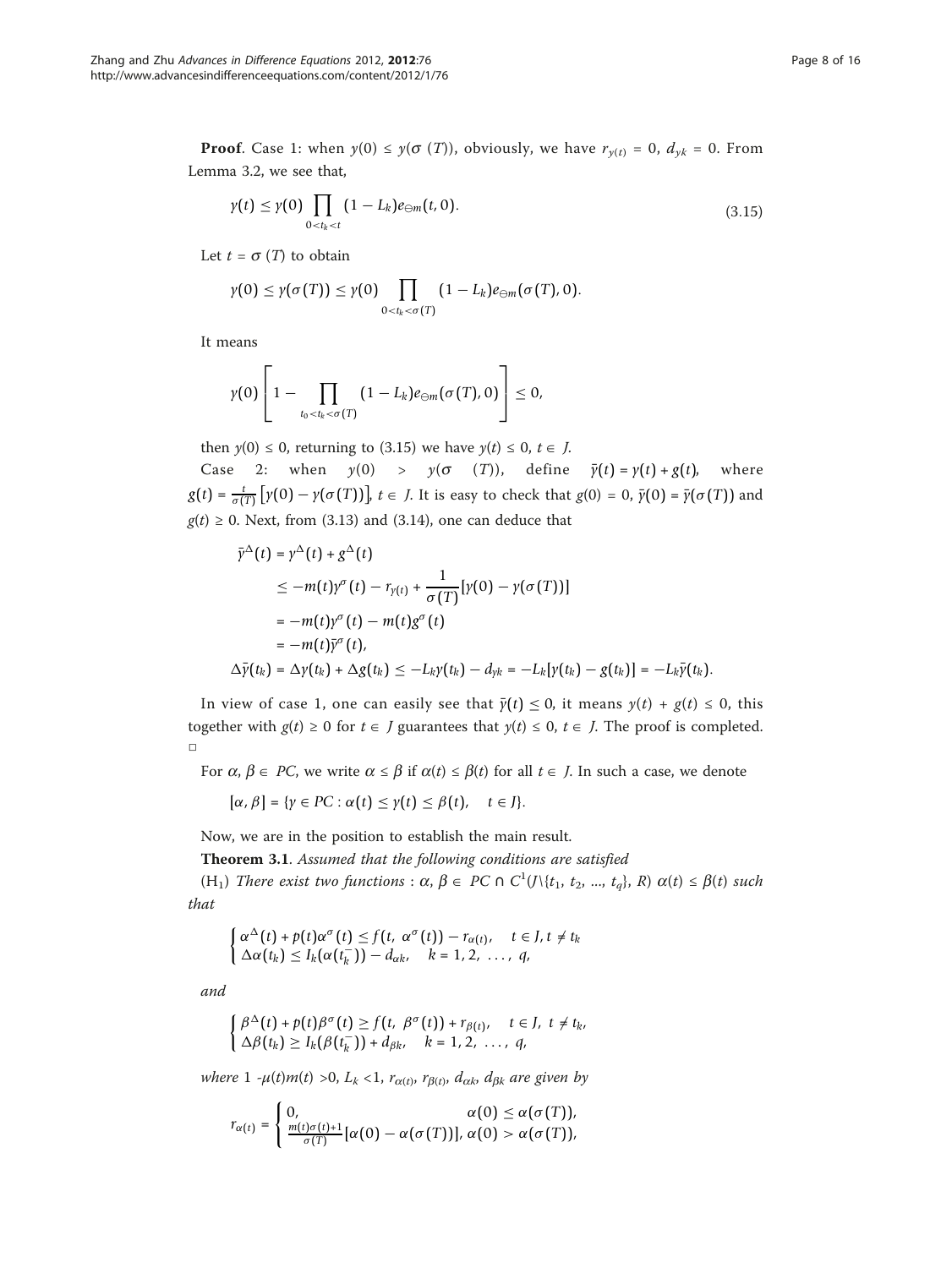$$
d_{\alpha k} = \begin{cases} 0, & \alpha(0) \le \alpha(\sigma(T)), \\ \frac{L_b t_k}{\sigma(T)} [\alpha(0) - \alpha(\sigma(T))], & \alpha(0) > \alpha(\sigma(T)), \end{cases}
$$

$$
r_{\beta(t)} = \begin{cases} 0, & \beta(0) \ge \beta(\sigma(T)), \\ \frac{m(t)\sigma(t)+1}{\sigma(T)} [\beta(\sigma(T)) - \beta(0)], & \beta(0) < \beta(\sigma(T)), \end{cases}
$$

$$
0, \qquad \beta(0) \ge \beta(\sigma(T)),
$$

$$
d_{\beta k} = \begin{cases} 0, & \beta(0) \geq \beta(\sigma(T)), \\ \frac{L_k t_k}{\sigma(T)}[\beta(\sigma(T)) - \beta(0)], & \beta(0) < \beta(\sigma(T)), \end{cases}
$$

that is,  $\alpha(t)$  and  $\beta(t)$  are lower and upper solutions of PBV P (13), respectively;

 $(H_2)$   $ft, x$ :  $T \times R \rightarrow R$  is rd - continuous at the first variable and continuous at the second variable such that

$$
f(t, y^{\sigma}(t)) - f(t, x^{\sigma}(t)) \geq [p(t) - m(t)](y^{\sigma}(t) - x^{\sigma}(t)),
$$

for  $\alpha(t) \leq x(t) \leq y(t) \leq \beta(t);$  $(H_3)$   $I_k \in C(R, R)$  satisfies

$$
I_k(\gamma(t_k))-I_k(x(t_k))\geq -L_k(\gamma(t_k)-x(t_k))
$$

for  $\alpha(t) \leq x(t_k) \leq y(t_k) \leq \beta(t)$ ,  $k = 1, 2, ..., q, 0 \leq L_k < 1$ ; (H<sub>4</sub>) There exists  $m(t) \in C(R, R)$  satisfying 1 - $\mu(t)m(t) > 0$  and

$$
\prod_{k=1}^q (1-L_k)e_{\ominus m}(\sigma(T),0) < 1, \left|\frac{e_m(\sigma(T),0)}{e_m(\sigma(T),0)-1}\right| \sum_{k=1}^q L_k < 1.
$$

Then, there exist monotone sequences  $\alpha_n(t)$  and  $\beta_n(t)$  with  $\alpha_0 = \alpha$ ,  $\beta_0 = \beta$  such that

 $\lim_{n\to\infty} \alpha_n(t) = \gamma_*(t), \ \lim_{n\to\infty} \beta_n(t) = \gamma^*(t),$ 

uniformly on J, and  $y_*(t)$ ,  $y_*(t)$  are the minimal and maximal solutions of PBV P (1.3) such that  $y_* \le y \le y_*$ , where y is any solution of PBV P (1.3) satisfying  $\alpha \le y \le \beta$  on J.

**Proof.** For any  $\eta \in [\alpha, \beta]$ , consider the PBVP (3.1) with  $h(t) = f(t, \eta \sigma(t)) + [m(t) - p(t)]$ (t)]  $\eta^{\sigma}$  (t). The condition (H<sub>4</sub>) and Lemma 3.1 guarantee that PBVP (3.1) has a unique solution  $y(t)$ . Define the operator  $A : [\alpha, \beta] \to PC$  such that  $y(t) = A\eta$ . Next, we show that the operator A satisfies the two properties as follows:

(i)  $\alpha \leq A\alpha$ ,  $A\beta \leq \beta$ ;

(ii) A is a monotone nondecreasing function, i.e. for any  $\eta_1$ ,  $\eta_2 \in [\alpha, \beta], \eta_1 \leq \eta_2$ implies  $A\eta_1 \leq A\eta_2$ .

To see (i), letting  $\bar{\gamma} = \alpha - \alpha_1$ , where  $\alpha_1 = A\alpha$ . Owing to the condition (H<sub>1</sub>) and (3.1), we have

$$
\bar{\gamma}^{\Delta}(t) = \alpha^{\Delta}(t) - \alpha^{\Delta}_{1}(t)
$$
\n
$$
\leq f(t, \alpha^{\sigma}(t)) - r_{\alpha(t)} - p(t)\alpha^{\sigma}(t) - [-m(t)\alpha^{\sigma}_{1}(t) + f(t, \alpha^{\sigma}(t)) + (m(t) - p(t))\alpha^{\sigma}(t)]
$$
\n
$$
= -r_{\alpha(t)} - m(t)[\alpha^{\sigma}(t) - \alpha^{\sigma}_{1}(t)]
$$
\n
$$
= -r_{\bar{\gamma}(t)} - m(t)\bar{\gamma}^{\sigma}(t),
$$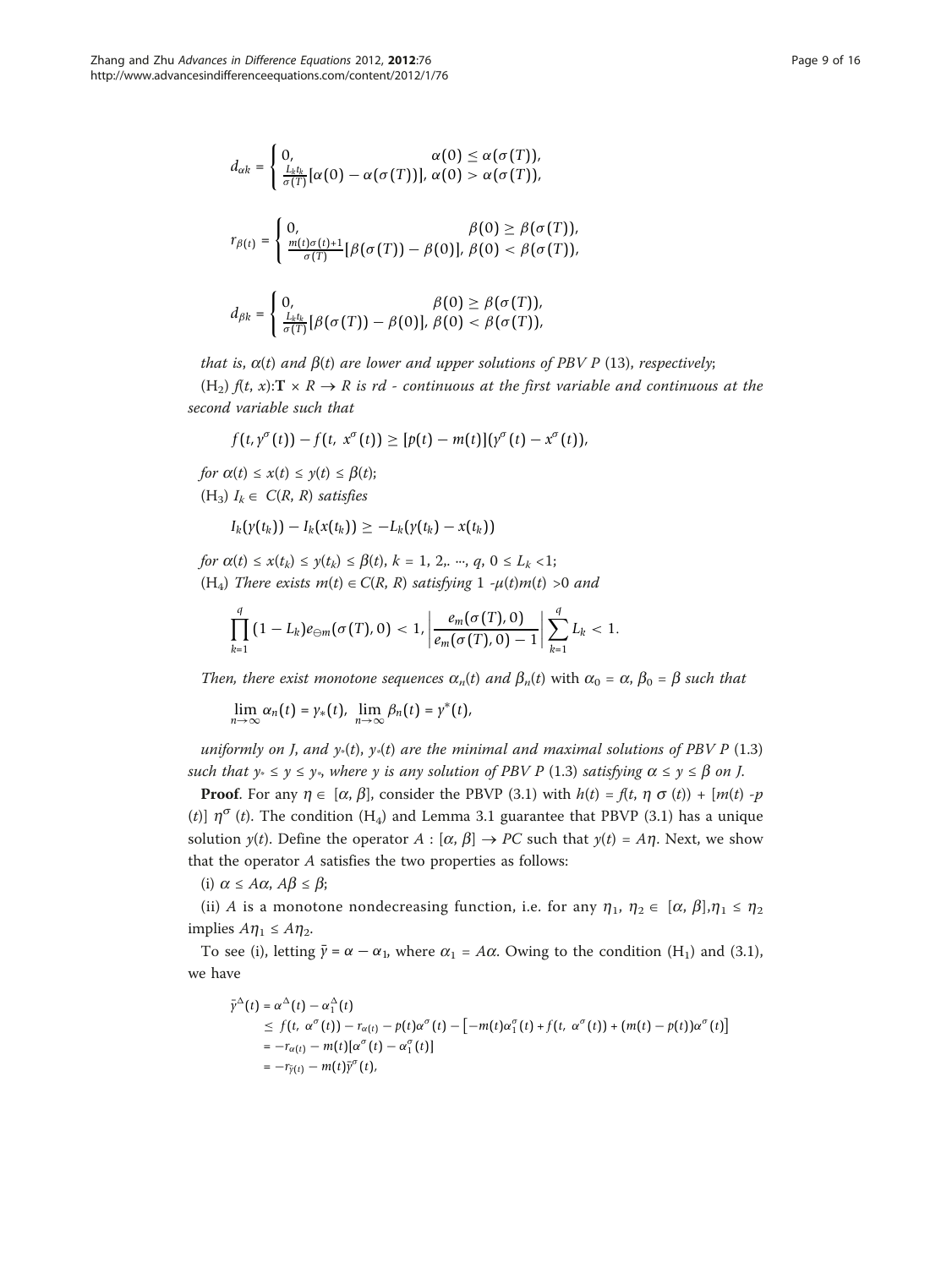$$
\Delta \bar{\gamma}(t_k) = \Delta \alpha(t_k) - \Delta \alpha_1(t_k) \n\leq I_k(\alpha(t_k)) - d_{\alpha k} - [-L_k \alpha_1(t_k) + I_k(\alpha(t_k)) + L_k \alpha(t_k)] \n= -d_{\alpha k} - L_k[\alpha(t_k) - \alpha_1(t_k)] \n= -d_{\alpha k} - L_k \bar{\gamma}(t_k).
$$

By virtue of Lemma 3.3, we achieve  $\bar{y}(t) \le 0$  on *J*, i.e.  $\alpha \le A$   $\alpha$ . Similarly, we can show that  $A\beta \leq \beta$ .

To see (ii), let  $\bar{y} = y_1 - y_2$ , where  $y_1 = A\eta_1$ ,  $y_2 = A\eta_2$ . Applying the condition (H<sub>2</sub>) and  $(H_3)$  together with  $(3.1)$  to obtain that

$$
\bar{\gamma}^{\Delta}(t) = \gamma_1^{\Delta}(t) - \gamma_2^{\Delta}(t)
$$
\n
$$
= f(t, \eta_1^{\sigma}(t)) + (m(t) - p(t))\eta_1^{\sigma}(t) - m(t)\gamma_1^{\sigma}(t) - f(t, \eta_2^{\sigma}(t)) - (m(t) - p(t))\eta_2^{\sigma}(t)
$$
\n
$$
+ m(t)\gamma_2^{\sigma}(t)
$$
\n
$$
\leq -m(t)[\gamma_1^{\sigma}(t) - \gamma_2^{\sigma}(t)] + f(t, \eta_1^{\sigma}(t)) - f(t, \eta_2^{\sigma}(t)) + (m(t) - p(t))(\eta_1^{\sigma}(t) - \eta_2^{\sigma}(t))
$$
\n
$$
\leq -m(t)\bar{\gamma}^{\sigma}(t),
$$

$$
\Delta \bar{\gamma}(t_k) = \Delta \gamma_1(t_k) - \Delta \gamma_2(t_k) \n= -L_k \gamma_1(t_k) + I_k(\eta_1(t_k)) + L_k \eta_1(t_k) - [-L_k \gamma_2(t_k) + I_k(\eta_2(t_k)) + L_k \eta_2(t_k)] \n\leq -L_k \bar{\gamma}(t_k) + I_k(\eta_1(t_k)) - I_k(\eta_2(t_k)) + L_k[\eta_1(t_k) - \eta_2(t_k)] \n\leq -L_k \bar{\gamma}(t_k).
$$

The Lemma 3.3 yields that  $\bar{y}(t) \le 0$  on *J*, i.e.  $A\eta_1 \le A\eta_2$ . Now, define the sequences  $\alpha_{n+1} = A\alpha_n$ ,  $\beta_{n+1} = A\beta_n$  with  $\alpha_0 = \alpha$ ,  $\beta_0 = \beta$ . Notice that

$$
\alpha_n = \int\limits_0^{\sigma(T)} G(t,s)h_{n-1}(s)\Delta s + \sum\limits_{0  

$$
\beta_n = \int\limits_0^{\sigma(T)} G(t,s)\overline{h}_{n-1}(s)\Delta s + \sum\limits_{0
$$
$$

where

$$
h_{n-1}(t) = f(t, \alpha_{n-1}^{\sigma}(t)) + [m(t) - p(t)]\alpha_{n-1}^{\sigma}(t), t \in [0, \sigma(T)],
$$
  

$$
\bar{h}_{n-1}(t) = f(t, \beta_{n-1}^{\sigma}(t)) + [m(t) - p(t)]\beta_{n-1}^{\sigma}(t), t \in [0, \sigma(T)].
$$

The two properties of operator A guarantee that the sequences  $\alpha_n$  and  $\beta_n$  satisfy

$$
\alpha = \alpha_0 \leq \alpha_1 \leq \cdots \leq \alpha_n \leq \cdots \leq \beta_n \leq \cdots \leq \beta_1 \leq \beta_0 = \beta.
$$

Consequently, there exist  $y*(t)$  and  $y*(t)$  such that

$$
\lim_{n\to\infty}\alpha_n(t)=\gamma_*(t),\text{ and }\lim_{n\to\infty}\beta_n(t)=\gamma^*(t),
$$

uniformly on *J*. It is obviously seen that  $\gamma*(t)$  and  $\gamma*(t)$  satisfy PBVP (1.3).

Let  $y(t)$  be any solution of PBVP (1.3) such that  $y \in [\alpha, \beta]$ . Assuming that there exists a positive integer *n* such that  $\alpha_n(t) \leq y(t) \leq \beta_n(t)$ , since *A* is a monotone nondecreasing operator, we obtain  $\alpha_{n+1}(t) = A\alpha_n(t) \le Ay(t) = y(t)$ ,  $\beta_{n+1}(t) = A\beta_n(t) \ge Ay(t)$  $y(t)$ , furthermore, it follows  $\alpha_{n+1}(t) \leq y(t) \leq \beta_{n+1}(t)$ . In view of  $\alpha_0(t) \leq y(t) \leq \beta_0(t)$ ,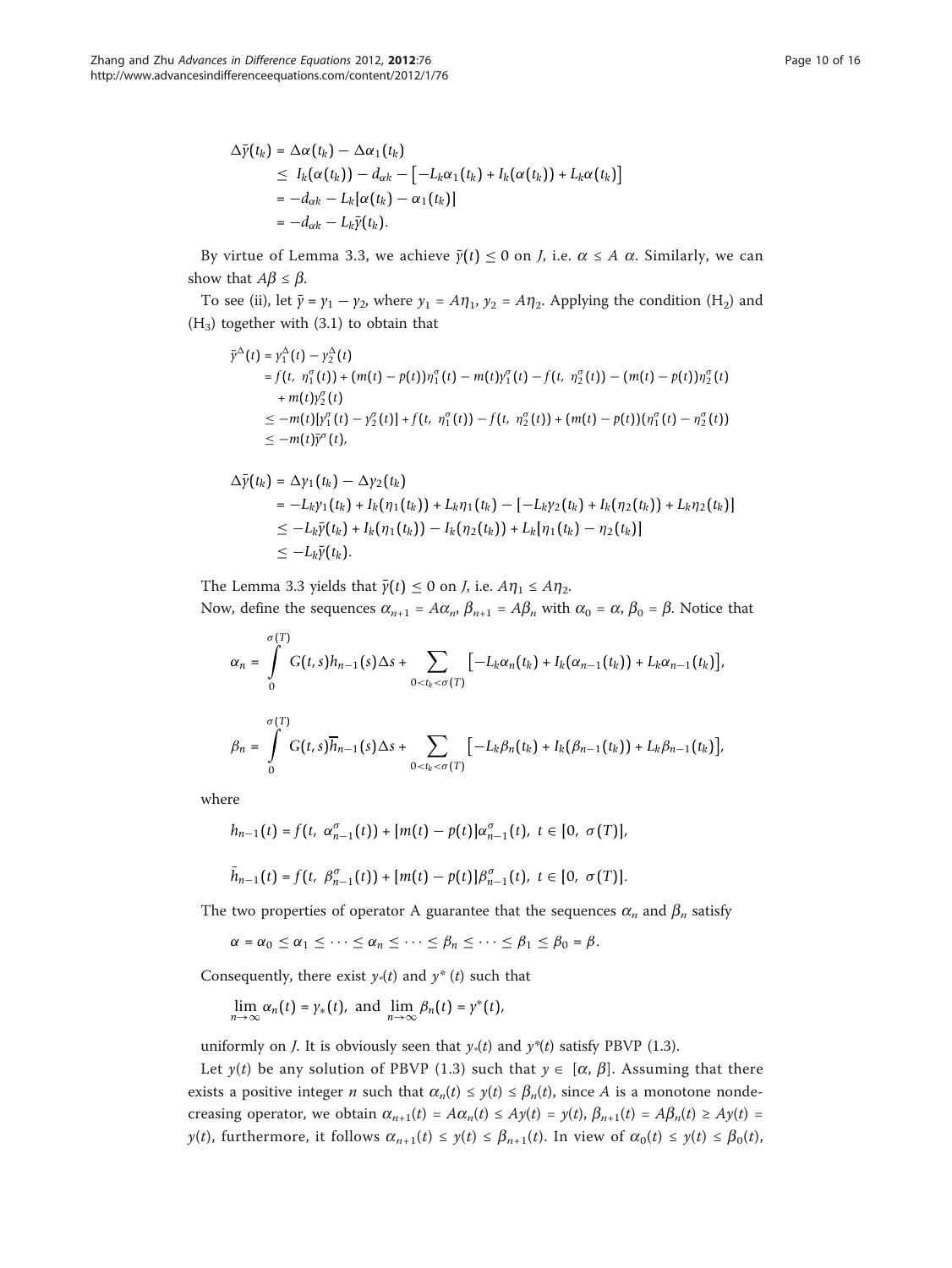proceed inductively to obtain  $\alpha_n(t) \leq \gamma(t) \leq \beta_n(t)$  for any positive integer *n*. Therefore  $\gamma$ .  $(t) \leq \gamma(t) \leq \gamma^*(t)$  on *J* as  $n \to +\infty$ .

The proof is completed. □

Remark 3.2. Observe that Theorem 3.1 generalize the Theorem 3.1 of Geng et al. [[6](#page-15-0)]. When  $p(t) = t$ ,  $\sigma(t) = t$ ,  $t \in [0, T] \cap T$ ,  $t \neq t_k$ ,  $k = 1, 2, ..., q$ , the PBVP (1.3) becomes to the PBVP (1.2) which has been investigated in [[6\]](#page-15-0), moreover, we have the following corollary if we set  $m(t) = M$ .

Corollary 3.1 ([[6\]](#page-15-0)). Suppose the following conditions :

(H<sub>5</sub>) The functions  $\alpha$ ,  $\beta$  are lower and upper solutions of PBV P (1.2) respectively, such that  $\alpha(t) \leq \beta(t)$  for  $t \in J$ ;

 $(H<sub>6</sub>)$  f  $(t, y)$ :  $T \times R \rightarrow R$  is rd - continuous at the first variable and continuous at the second variable such that

$$
f(t, \gamma) - f(t, \alpha) \geq -M(\gamma - \alpha), \text{ for } \alpha(t) \leq x(t) \leq \gamma(t) \leq \beta(t);
$$

 $(H_7) I_k \in C(R, R)$  satisfies

$$
I_k(\gamma(t_k))-I_k(x(t_k))\geq -L_k(\gamma(t_k)-x(t_k))
$$

for  $\alpha(t) \leq x(t_k) \leq y(t_k) \leq \beta(t)$ ,  $k = 1, 2, ..., q, 0 \leq L_k < 1$ ;

(H<sub>8</sub>) There exists a constant M satisfying  $\mu(t) < \frac{1}{M}$  and  $0 \leq L_k < 1$  such that

$$
\frac{1}{1-e_{-M}(\sigma(T),0)}\sum_{k=1}^q L_k < 1, \quad \prod_{k=1}^q (1-L_k)e_{-M}(\sigma(T),0) < 1.
$$

Then, there exist monotone sequences  $\alpha_n(t)$  and  $\beta_n(t)$  with  $\alpha_0 = \alpha$ ,  $\beta_0 = \beta$  such that

$$
\lim_{n\to\infty}\alpha_n(t)=\gamma_*(t),\quad \lim_{n\to\infty}\beta_n(t)=\gamma^*(t),
$$

uniformly on J, and  $y*(t)$ ,  $y*(t)$  are the minimal and the maximal solutions of PBV P (1.2), respectively, such that

 $\alpha = \alpha_0 \leq \alpha_1 \leq \alpha_2 \leq \cdots \leq \alpha_n \leq \gamma_* \leq \gamma \leq \gamma^* \leq \beta_n \leq \cdots \leq \beta_2 \leq \beta_1 \leq \beta_0 = \beta$  on *J* 

where y is any solution of PBVP (1.2) satisfying  $\alpha(t) \leq \gamma(t) \leq \beta(t)$  on J.

## 4. Lower and upper solutions in the reversed order

In this section, we obtain the existence criterion of extremal solutions for PBVP (1.3) under another case:  $\alpha \ge \beta$ , where  $\alpha$  and  $\beta$  are lower and upper solutions of PBVP (1.3).

Assume  $h : \mathbf{T} \to \mathbb{R}$  is rd-continuous, we consider the following periodic boundary value problem:

$$
\begin{cases}\n\gamma^{\Delta}(t) - m(t)\gamma^{\sigma}(t) = h(t), \ t \in J \setminus \{t_k\}, & k = 1, 2, \ldots, q, \\
\Delta \gamma(t_k) = L_k \gamma(t_k) + I_k(\eta(t_k)) - L_k \eta(t_k), & k = 1, 2, \ldots, q, \\
\gamma(0) = \gamma(\sigma(T)). & \end{cases} \tag{4.1}
$$

**Lemma 4.1.**  $y \in PC$  is a solution of PBVP (4.1) if and only if

$$
\gamma(t) = \int_{0}^{\sigma(T)} \bar{G}(t,s)h(s)\Delta s + \sum_{0
$$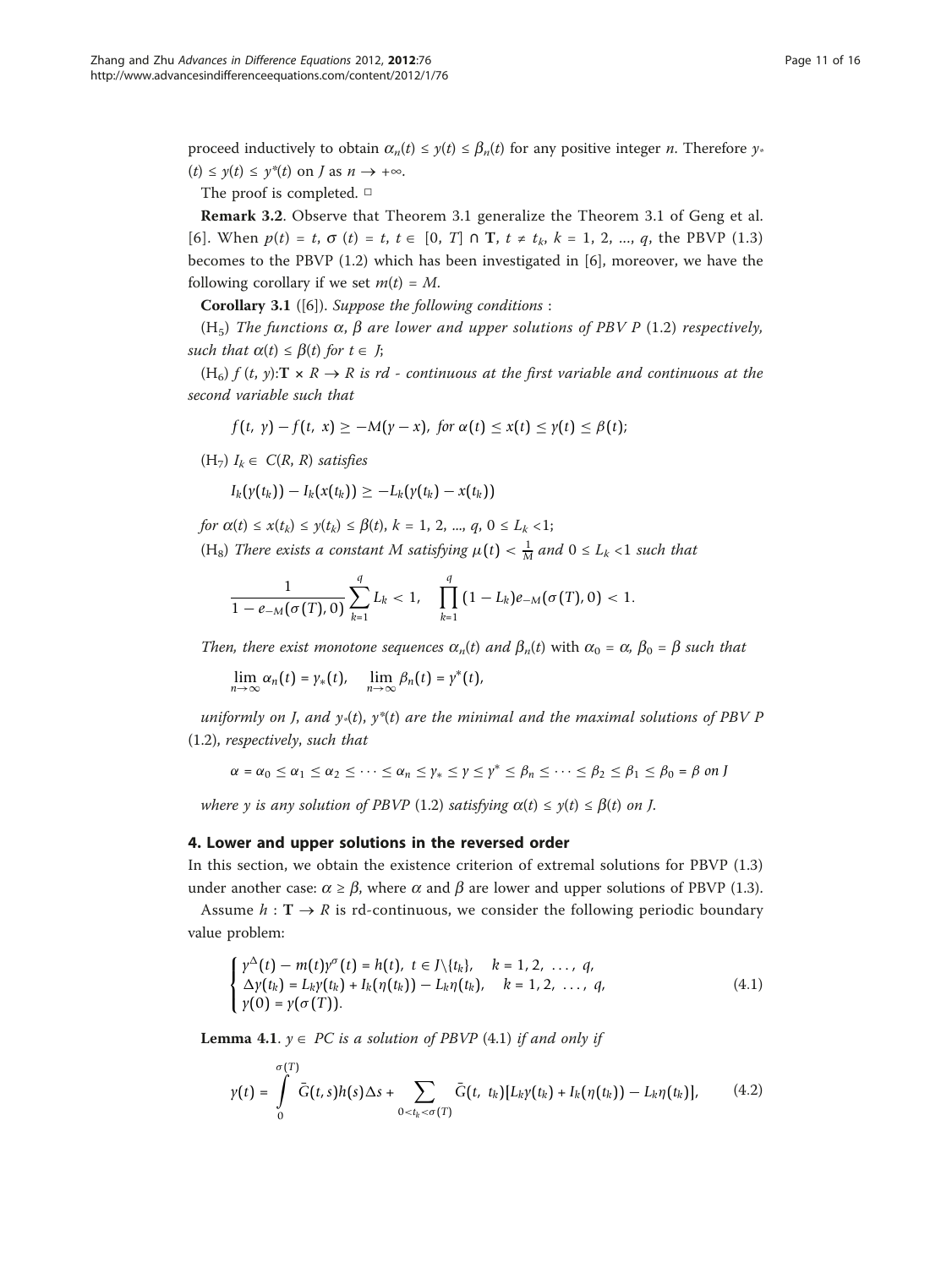where

$$
\bar{G}(t, s) = \begin{cases} \frac{e_{-m}(s,t)e_{-m}(\sigma(T),0)}{e_{-m}(\sigma(T),0)-1}, 0 \leq s \leq t \leq \sigma(T), \\ \frac{e_{-m}(s,t)}{e_{-m}(\sigma(T),0)-1}, 0 \leq t < s \leq \sigma(T). \end{cases}
$$

Proof. The detailed proof is very similar to one given in Lemma 3.1. Here, we omit it for brevity. □

Similarly, define an operator  $\bar{F}$ :

$$
\bar{F}\gamma(t)=\int\limits_{0}^{\sigma(T)}\bar{G}(t,s)h(s)\Delta s+\sum\limits_{0
$$

**Lemma 4.2.** Assume 
$$
\prod_{k=1}^{q} (1 + L_k) e_{\Theta - m} (\sigma(T), 0) < 1, L_k > -1
$$
 and

$$
\gamma^{\Delta}(t) \geq m(t)\gamma^{\sigma}(t) + \bar{r}_{\gamma(t)},
$$

$$
\Delta \gamma(t_k) \geq L_k \gamma(t_k) + \bar{d}_{\gamma k}.
$$

Then,  $y(t) \leq 0$  for all  $t \in J$ , where

$$
\bar{r}_{\gamma(t)} = \begin{cases} 0, & \gamma(\sigma(T)) \leq \gamma(0), \\ \frac{m(t)[\sigma(T) - \sigma(t)] + 1}{\sigma(T)} [\gamma(\sigma(T)) - \gamma(0)], & \gamma(\sigma(T)) > \gamma(0), \end{cases}
$$

and

$$
\bar{d}_{\gamma k} = \begin{cases} 0, & \gamma(\sigma(T)) \leq \gamma(0), \\ \frac{L_k(\sigma(T) - t_k)}{\sigma(T)} [\gamma(\sigma(T)) - \gamma(0)], & \gamma(\sigma(T)) > \gamma(0). \end{cases}
$$

Proof. Following the similar lines as in Lemma 3.3, we can prove this Lemma. The detailed process is omitted here for brevity. □

Theorem 4.1. Assume that

(G<sub>1</sub>) There exist two functions :  $\alpha$ ,  $\beta \in PC \cap C^1(\mathcal{N}{t_1, t_2, ..., t_q}, R)$ ,  $\beta(t) \leq \alpha(t)$  such that

$$
\begin{cases} \alpha^{\Delta}(t) + p(t)\alpha^{\sigma}(t) \leq f(t, \alpha^{\sigma}(t)) - \bar{r}_{\alpha(t)}, \quad t \in J, \ t \neq t_k \\ \Delta \alpha(t_k) \leq I_k(\alpha(t_k^-)) - \bar{d}_{\alpha k}, \quad k = 1, 2, \ldots, q, \end{cases}
$$

and

$$
\begin{cases}\n\beta^{\Delta}(t) + p(t)\beta^{\sigma}(t) \ge f(t, \ \beta^{\sigma}(t)) + \bar{r}_{\beta(t)}, & t \in J, \ t \neq t_k, \\
\Delta\beta(t_k) \ge I_k(\beta(t_k^-)) + \bar{d}_{\beta k}, & k = 1, 2, \ \ldots, \ q,\n\end{cases}
$$

where  $1 - \mu(t)m(t) > 0$ ,  $L_k > -1$ ,  $\bar{r}_{\alpha(t)}$ ,  $\bar{r}_{\beta(t)}$ ,  $\bar{d}_{\alpha k}$ ,  $\bar{d}_{\beta k}$ are given by

$$
\bar{r}_{\alpha(t)} = \begin{cases} 0, & \alpha(0) \leq \alpha(\sigma(T)), \\ \frac{m(t)[\sigma(T) - \sigma(t)] + 1}{\sigma(T)} [\alpha(0) - \alpha(\sigma(T))], & \alpha(0) > \alpha(\sigma(T)), \end{cases}
$$

$$
\bar{d}_{\alpha k} = \begin{cases} 0, & \alpha(0) \leq \alpha(\sigma(T)), \\ \frac{L_k[\sigma(T) - t_k]}{\sigma(T)}[\alpha(0) - \alpha(\sigma(T))], & \alpha(0) > \alpha(\sigma(T)), \end{cases}
$$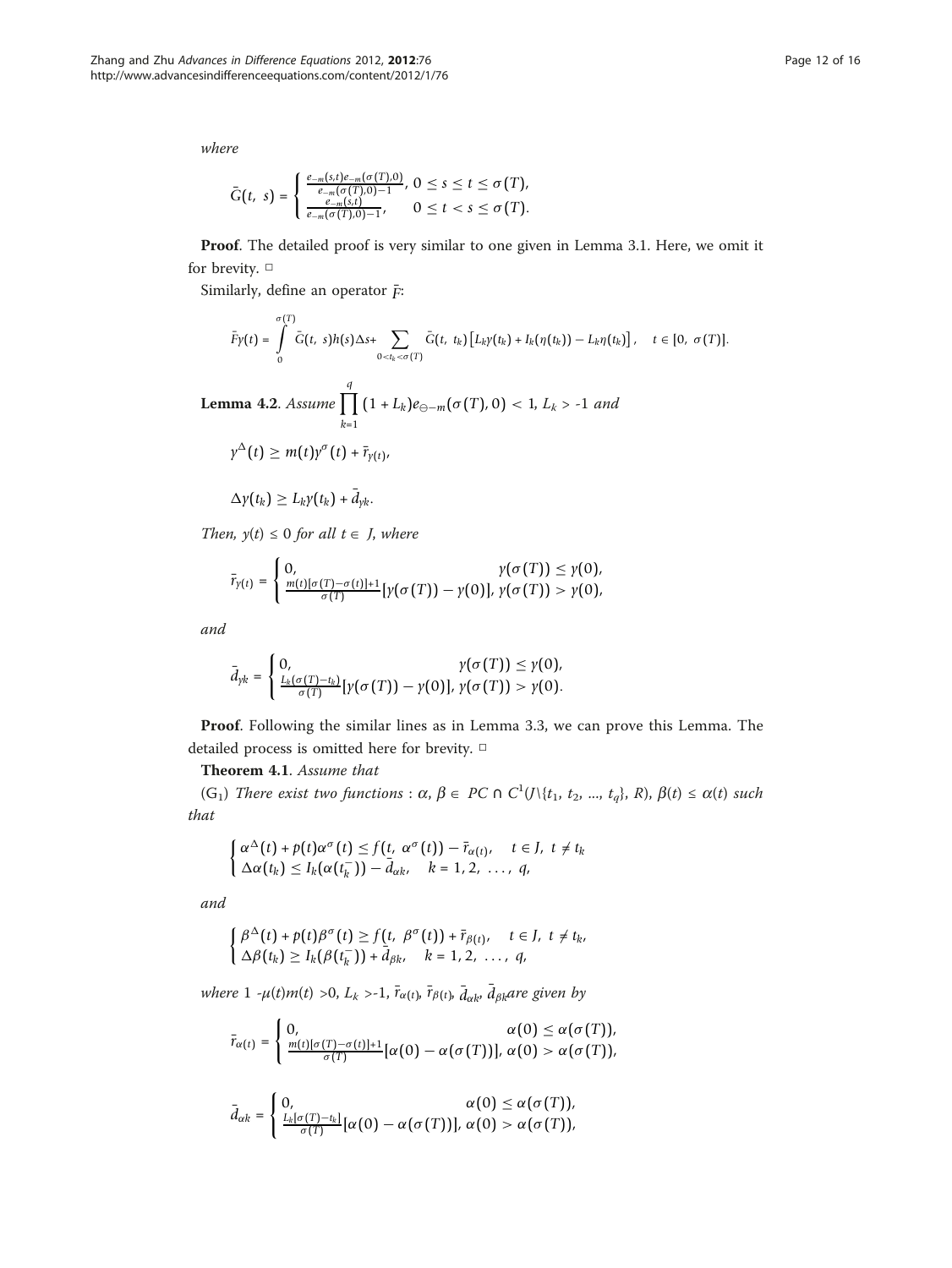$$
\bar{r}_{\beta(t)} = \begin{cases} 0, & \beta(0) \geq \beta(\sigma(T)), \\ \frac{m(t)[\sigma(T) - \sigma(t)] + 1}{\sigma(T)} [\beta(\sigma(T)) - \beta(0)], & \beta(0) < \beta(\sigma(T)), \end{cases}
$$

$$
\bar{d}_{\beta k} = \begin{cases} 0, & \beta(0) \geq \beta(\sigma(T)), \\ \frac{L_k[\sigma(T)-t_k]}{\sigma(T)} [\beta(\sigma(T)) - \beta(0)], & \beta(0) < \beta(\sigma(T)), \end{cases}
$$

that is,  $\alpha(t)$  and  $\beta(t)$  are lower and upper solutions of PBV P (1.3), respectively;  $(G_2)$  f  $(t, x):$   $\mathbb{R} \times \mathbb{R} \to \mathbb{R}$  is rd - continuous at the first variable and continuous at the second variable such that

$$
f(t, y^{\sigma}(t)) - f(t, x^{\sigma}(t)) \leq [p(t) + m(t)](y^{\sigma}(t) - x^{\sigma}(t)),
$$

for  $\beta(t) \leq x(t) \leq y(t) \leq \alpha(t)$ ; (G<sub>3</sub>)  $I_k \in C(R, R)$  satisfies

$$
I_k(\gamma(t_k))-I_k(x(t_k))\leq L_k(\gamma(t_k)-x(t_k))
$$

for  $\beta(t) \leq x(t_k) \leq y(t_k) \leq \alpha(t)$ ,  $k = 1, 2, ..., q, 0 \leq L_k < 1$ ; (G<sub>4</sub>) There exists m(t) satisfying  $1 - \mu(t)m(t) > 0$  and

$$
\prod_{k=1}^q (1+L_k)e_{\ominus-m}(\sigma(T), 0) > 1, \quad \frac{1}{|e_{-m}(\sigma(T), 0) - 1|} \sum_{k=1}^q L_k < 1.
$$

Then, there exist monotone sequences  $\alpha_n(t)$  and  $\beta_n(t)$  with  $\alpha_0 = \alpha$ ,  $\beta_0 = \beta$  such that

$$
\lim_{n\to\infty}\beta_n(t)=\gamma_*(t),\quad \lim_{n\to\infty}\alpha_n(t)=\gamma^*(t),
$$

uniformly on J, and  $y*(t)$ ,  $y*(t)$  are the minimal and maximal solutions of PBV P (1.3) such that  $y \le y \le y^*$ , where y is any solution of PBV P (1.3) satisfying  $\beta \le y \le \alpha$  on J.

**Proof.** Setting  $h(t) = f(t, \eta^{\sigma}(t))$  -[ $m(t) + p(t)$ ]  $\eta^{\sigma}(t)$ ,  $t \in J$ , by using Lemma 4.1 and Lemma 4.2 coupled with the monotone iterative technique, we can prove this result by imitating the proof of Theorem 3.1.  $\Box$ 

# 5. Examples

In this section, we provide two examples to illustrate the feasibility and applicability of our obtained results. Under the case of lower and upper solutions with reverse-order, the first one is devoted to the existence of extremal solutions to PBVP (5.1) on a time scale defined as the real numbers set, and in the second one, the existence of extremal solutions to PBVP (5.5) on a time scale defined as a sequence of discrete points union a closed real interval is guaranteed.

**Example 5.1.** Let  $T = R$  and consider the following periodic boundary value problem

$$
\begin{cases} \gamma^{\Delta}(t) = \sin \gamma(t) - 4\gamma(t) + e^{t}, \ t \in [0, \frac{1}{3}] \cap T, \ t \neq \frac{1}{5}, \\ \Delta \gamma(\frac{1}{5}) = \frac{1}{30}, \\ \gamma(0) = \gamma(\frac{1}{3}). \end{cases}
$$
(5.1)

In this case, when  $x \leq y$ ,  $x, y \in R$ , we have

$$
f(t, \gamma) - f(t, x) = \sin \gamma - \sin x - 4(\gamma - x) \le 3(\gamma - x), \text{ for all } t \in [0, \frac{1}{3}], \qquad (5.2)
$$

then, the condition  $(G_2)$  is satisfied for  $m(t) = 3$ .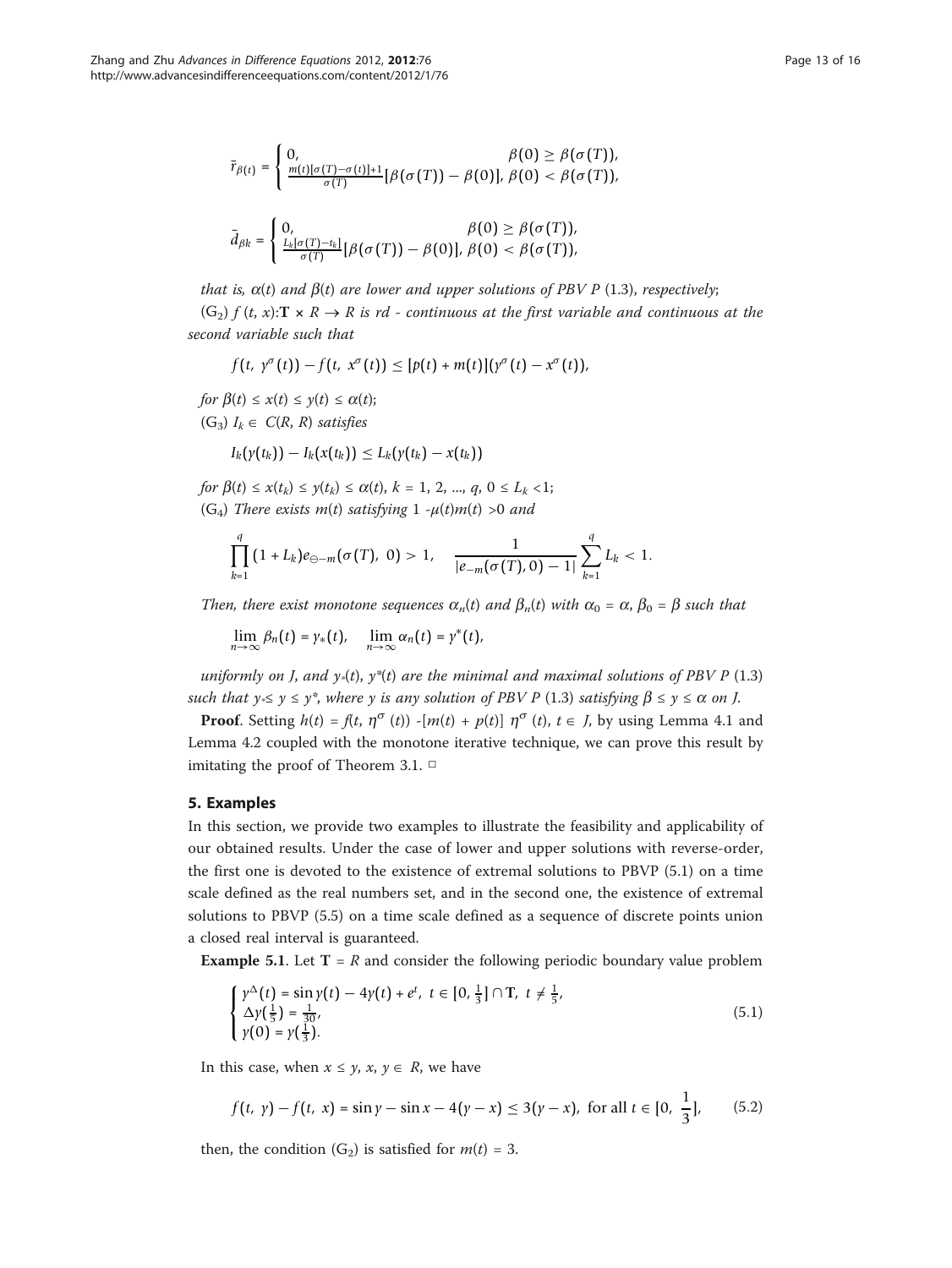Taking  $L_1 = \frac{1}{3}$  to verify (G<sub>4</sub>), it is easy to check that,

$$
\frac{1}{1-e_{-m}(\sigma(T),0)}\sum_{k=1}^{m}L_k=\frac{e}{3(e-1)}<1,\quad \prod_{k=1}^{m}(1+L_k)e_{\ominus-m}(\sigma(T),0)=\frac{4}{3}e>1. \quad (5.3)
$$

It follows that the condition  $(G_4)$  is valid.

Since  $I_k = \frac{1}{30}$ , this together with  $L_1 = \frac{1}{3}$  guarantees that the condition (G<sub>3</sub>) holds. Let

$$
\alpha(t) = e^t - \frac{\pi}{10}, \quad \beta(t) = \begin{cases} 0.46, \ t \in [0, \ \frac{1}{5}], \\ 0.5, \ t \in (\frac{1}{5}, \frac{1}{3}]. \end{cases}
$$

Due to the fact that  $\alpha(0) < \alpha(\frac{1}{3})$ , then  $\bar{r}_{\alpha} = \bar{d}_{\alpha} = 0$ .

$$
f(t, \alpha(t)) - \alpha^{\Delta}(t) = \sin(e^t - \frac{\pi}{10}) + 4(e^t - \frac{\pi}{10}),
$$
  
\n
$$
\min_{t \in [0, \frac{1}{3}]} f(t, \alpha(t)) - \alpha^{\Delta}(t) = \sin(1 - \frac{\pi}{10}) + 4(1 - \frac{\pi}{10}) > 0.
$$
\n(5.4)

Then, we have

$$
\alpha^{\Delta}(t) \leq f(t, \alpha(t)) - \bar{r}_{\alpha}(t), t \in [0, \frac{1}{3}],
$$

and

$$
\Delta \alpha \left( \frac{1}{5} \right) = 0 \le \frac{1}{30},
$$

it follows that  $\alpha$  is a lower solution of PBVP (5.1).

On the other hand,  $β(0) = 0.46 < 0.50 = β(\frac{1}{3})$ , then  $\bar{r}_β = 0.24 - 0.36t$ ,  $\bar{d}_β = \frac{2}{375}$ . By virtue of  $\beta^{\Delta}(t) = 0$  for  $t \in [0, \frac{1}{3}] \setminus {\frac{1}{5}}$ , it follows that

$$
f(t, \beta(t)) + \bar{r}_{\beta} = \sin(0.46) - 4 \times 0.46 + e^{t} + 0.24 - 0.36t \le -0.00664913 < 0, t \in [0, \frac{1}{5}),
$$
\n
$$
f(t, \beta(t)) + \bar{r}_{\beta} = \sin(0.5) - 4 \times 0.5 + e^{t} + 0.24 - 0.36t \le -0.00496204 < 0, t \in (\frac{1}{5}, \frac{1}{3}],
$$

and

$$
\Delta \beta \left(\frac{1}{5}\right) = 0.04 \ge \frac{1}{30} + \frac{2}{375},
$$

which implies that  $\beta$  is an upper solution of PBVP (5.1), and  $\beta \le \alpha$  for  $t \in [0, \frac{1}{3}]$ . As a result, Theorem 4.1 guarantees there exist monotone sequences that approximate the extremal solutions of PBVP (5.1).

Example 5.2. Consider the following periodic boundary value problem on time scale

$$
\begin{cases} x^{\Delta}(t) - 2x^{\sigma}(t) = 3\sin x^{\sigma}(t) + e^{t}, \ t \in [0, \ \frac{1}{3}] \cap T, \ t \neq \frac{1}{5}, \\ \Delta y(\frac{1}{5}) = \frac{1}{15}, \\ y(0) = y(\frac{1}{3}), \end{cases}
$$
(5.5)

where **T** = { $\frac{1}{5}$  –  $(\frac{1}{5})^N$ }  $\cup$  [ $\frac{1}{5}$ ,  $\frac{1}{3}$ ], *N* = {1, 2, ...}. In this case,  $p(t) = -2$ ,  $f(t, x^{\sigma}(t)) = 3 \sin x^{\sigma}(t) + e^{t}, t \in [0, \frac{1}{3}] \cap T$ ,  $t \neq \frac{1}{5}$ . Since  $f(t, y^{\sigma}(t)) - f(t, x^{\sigma}(t)) = 3 \sin y^{\sigma}(t) - 3 \sin x^{\sigma}(t) \le 3(y^{\sigma}(t) - x^{\sigma}(t))$  (5.6)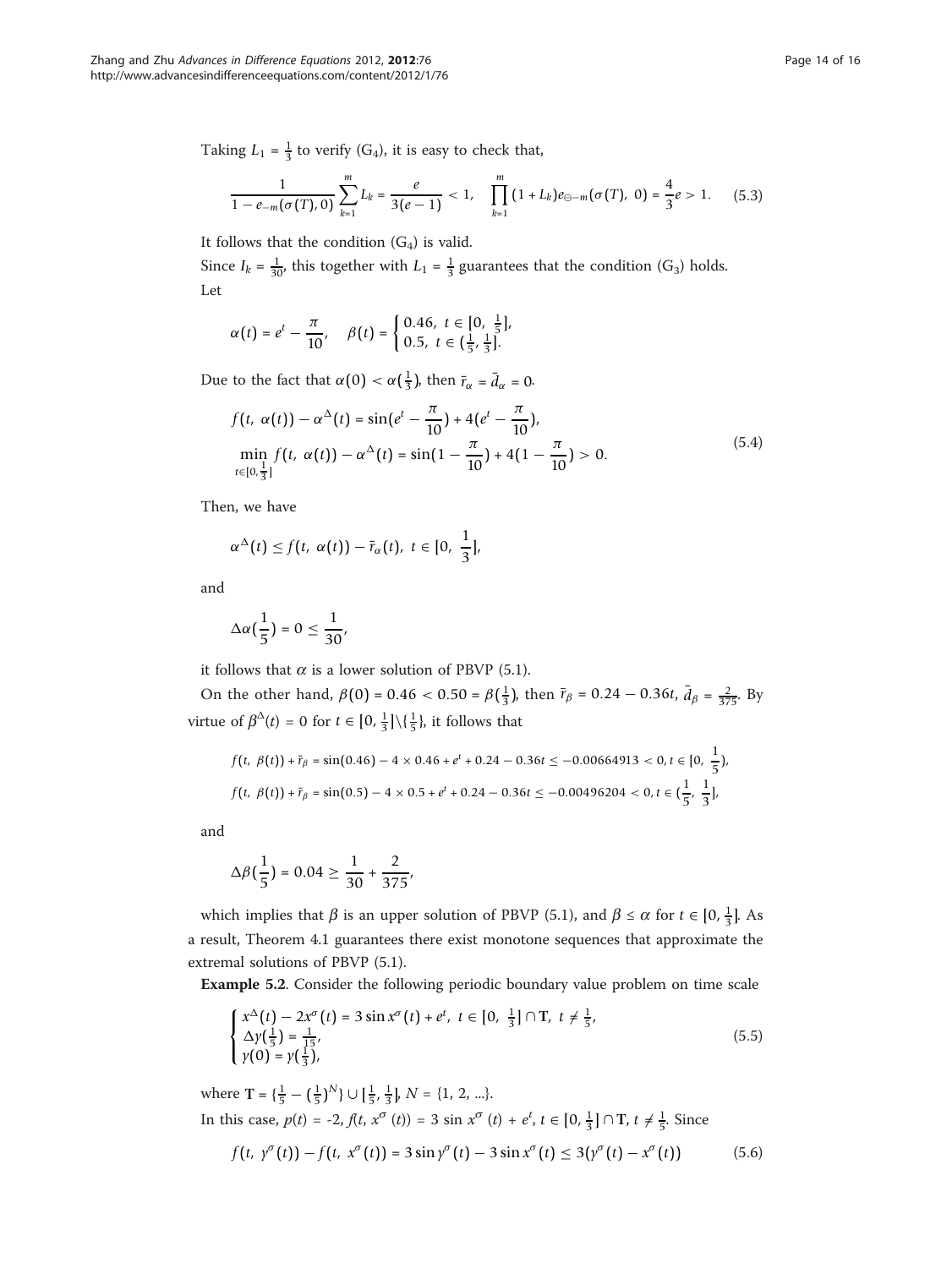<span id="page-14-0"></span>for all  $x \le y$ ,  $x, y \in R$ ,  $t \in [0, \frac{1}{3}]$ , which shows the condition  $(G_2)$  is satisfied for  $m(t)$  $=$  3.

Since  $I_k = \frac{1}{15}$ , then the condition (G<sub>3</sub>) holds naturally. Taking  $L_1 = \frac{1}{3}$  to calculate

$$
\frac{1}{1-e_{-m}(\sigma(T),0)}\sum_{k=1}^{m}L_k=\frac{e}{3(e-1)}<1,\quad \prod_{k=1}^{m}(1+L_k)e_{\ominus-m}(\sigma(T), 0)=\frac{4}{3}e>1, \quad (5.7)
$$

which implies that condition  $(G_4)$  is true. Next, we show that

$$
\alpha(t) = 0, \ \beta(t) = \begin{cases} -0.7, \ t \in [0, \ \frac{1}{5}] \cap T, \\ -0.6, \ t \in (\frac{1}{5}, \ \frac{1}{3}] \cap T \end{cases}
$$

are a pair of lower and upper solutions of PBVP (5.5) which satisfy  $\beta \le \alpha$  for all  $t \in [0, \frac{1}{3}]$  ∩ **T**.

we may see that  $\alpha(0) < \alpha(\frac{1}{3})$ , thus  $\bar{r}_{\alpha(t)} = \bar{d}_{\alpha k} = 0$ . Note that  $\alpha^{\Delta}(t) = 0$  for  $\alpha^{\Delta}(t) = 0 < e^t = f(t, \alpha(t)) - p(t)\alpha^{\sigma}(t) - \bar{r}_{\alpha(t)},$  $\alpha^{\Delta}(t) = 0 < e^{t} = f(t, \alpha(t)) - p(t)\alpha^{\sigma}(t) - \bar{r}_{\alpha(t)}$  and  $\Delta\alpha(\frac{1}{5}) = 0 < \frac{1}{15}$ , which yields  $\alpha$  is a

lower solution of PBVP (5.5).

On the other hand,  $\beta(0) = -0.7 < -0.6 = \beta(\frac{1}{3})$  implies

$$
\bar{r}_{\beta(t)} = \begin{cases} \frac{6-9t}{10}, \ t \in [\frac{1}{5},\frac{1}{3}], \\ \frac{114}{250} - \frac{9t}{50}, \ t \in \{\frac{1}{5} - (\frac{1}{5})^N\}, \end{cases} \quad \bar{d}_{\beta k} = \frac{1}{75},
$$

therefore

$$
f(t, \beta^{\sigma}(t)) + \bar{r}_{\beta}(t) - p(t)\beta^{\sigma}(t) - \beta^{\Delta}(t) = 3\sin(-0.6) - 1.2 + e^{t} + \frac{6 - 9t}{10} \le -1.19831 < 0, t \in \left(\frac{1}{5}, \frac{1}{3}\right],
$$
  

$$
f(t, \beta^{\sigma}(t)) + \bar{r}_{\beta}(t) - p(t)\beta^{\sigma}(t) - \beta^{\Delta}(t) = 3\sin(-0.7) - 1.4 + e^{t} + \frac{114}{250} - \frac{9t}{50} \le -1.69125 < 0, t \in \left(\frac{1}{5} - \left(\frac{1}{5}\right)^{N}\right],
$$

and

$$
\Delta \beta \left( \frac{1}{5} \right) = \frac{1}{10} \ge \frac{1}{15} + \frac{1}{75}.
$$

Consequently,  $\beta$  is an upper solution of PBVP (5.5). In view of Theorem 4.1, there exist monotone sequences that approximate the extremal solutions of PBVP (5.5).

#### Acknowledgement

This work was supported by the National Natural Science Foundation of China(Grant Nos. 11071108, 10761007) and the Provincial Natural Science Foundation of Jiangxi, China (Grant Nos. 2010GZS0147, 2007GZS2051).

#### Authors' contributions

CZ conceived the main idea of the study, XZ carried out the main parts of the draft. CZ give many valuable suggestions and corrected the main theorems in the discussion. All authors read and approved the final manuscript.

#### Competing interests

The authors declare that they have no competing interests.

Received: 7 October 2011 Accepted: 7 June 2012 Published: 7 June 2012

#### References

Lakshmikantham, V, Bainov, DD, Simeonov, PS: Theory of Impulsive Differential Equations. World Scientific, Singapore (1989)